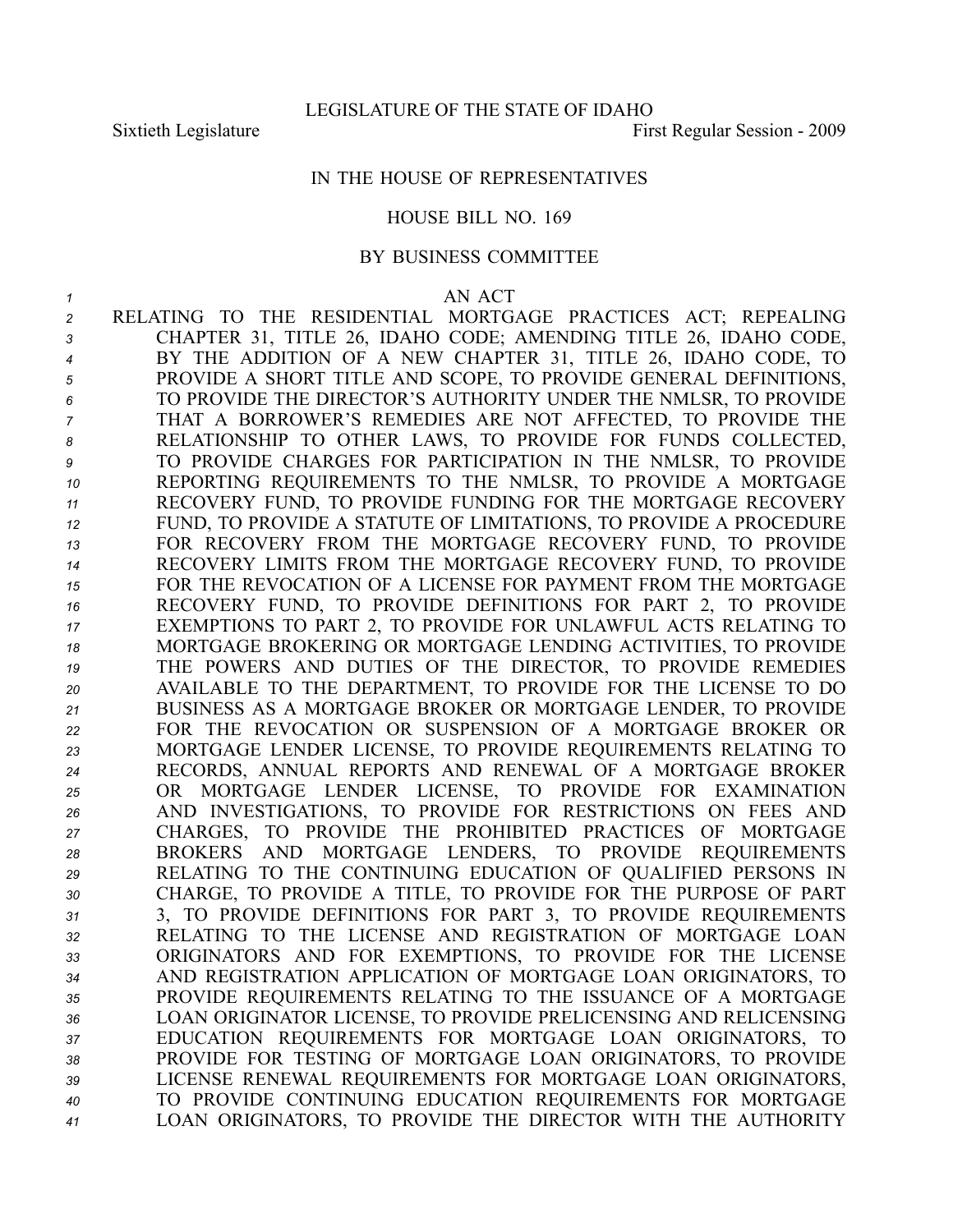TO REQUIRE MORTGAGE LOAN ORIGINATORS TO BE LICENSED AND REGISTERED THROUGH THE NMLSR, TO PROVIDE A NMLSR INFORMATION CHALLENGE PROCESS, TO PROVIDE FOR ENFORCEMENT AUTHORITY, VIOLATIONS AND PENALTIES, TO PROVIDE THE REMEDIES AVAILABLE TO THE DEPARTMENT, TO PROVIDE FOR THE CONFIDENTIALITY OF CERTAIN INFORMATION, TO PROVIDE THE DIRECTOR WITH INVESTIGATION AND EXAMINATION AUTHORITY, TO PROVIDE FOR PROHIBITED ACTS AND PRACTICES OF MORTGAGE LOAN ORIGINATORS, TO PROVIDE FOR THE UNLAWFUL ACTS OF MORTGAGE LOAN ORIGINATORS, TO PROVIDE REQUIREMENTS FOR NONFEDERALLY INSURED CREDIT UNIONS AND TO PROVIDE DISCLOSURE REQUIREMENTS RELATING TO UNIQUE IDENTIFIERS AND PROVIDING SEVERABILITY; AND PROVIDING AN EFFECTIVE DATE.

- *<sup>13</sup>* Be It Enacted by the Legislature of the State of Idaho:
- *<sup>14</sup>* SECTION 1. That Chapter 31, Title 26, Idaho Code, be, and the same is hereby repealed.

*<sup>15</sup>* SECTION 2. That Title 26, Idaho Code, be, and the same is hereby amended by the *<sup>16</sup>* addition thereto of <sup>a</sup> NEW CHAPTER, to be known and designated as Chapter 31, Title 26, *<sup>17</sup>* Idaho Code, and to read as follows:

# *18* CHAPTER 31 *19* IDAHO RESIDENTIAL MORTGAGE PRACTICES ACT

### *20* PART 1.

## *<sup>21</sup>* GENERAL PROVISIONS

 2631101. SHORT TITLE AND SCOPE. This chapter shall be known and may be cited as the "Idaho Residential Mortgage Practices Act," and is organized into three (3) parts. Part 1 includes provisions that apply to the entire chapter. Part 2 includes provisions for the regulation of mortgage brokers and mortgage lenders. Part 3 includes provisions for the regulation of individual mortgage loan originators.

- *<sup>27</sup>* 2631102. GENERAL DEFINITIONS. As used in this chapter and in rules *<sup>28</sup>* promulgated pursuan<sup>t</sup> to this chapter:
- *<sup>29</sup>* (1) "Borrower" means the person who has applied for <sup>a</sup> residential mortgage loan from *<sup>30</sup>* <sup>a</sup> licensee, or person required to be licensed, under this chapter, or on whose behalf the *31* activities set forth in section 26-31-201(3), (5) or (7), or section 26-31-303(6), Idaho Code, are *<sup>32</sup>* conducted.
- *<sup>33</sup>* (2) "Department" means the department of finance of the state of Idaho.
- *<sup>34</sup>* (3) "Director" means the director of the department of finance.

*<sup>35</sup>* (4) "Licensee" means <sup>a</sup> person licensed pursuan<sup>t</sup> to this chapter to engage in the activities *<sup>36</sup>* regulated by this chapter.

 (5) "Nationwide mortgage licensing system and registry" or "NMLSR" means <sup>a</sup> mortgage licensing system developed and maintained by the conference of state bank supervisors and the American association of residential mortgage regulators for the licensing and registration of mortgage brokers, mortgage lenders and mortgage loan originators.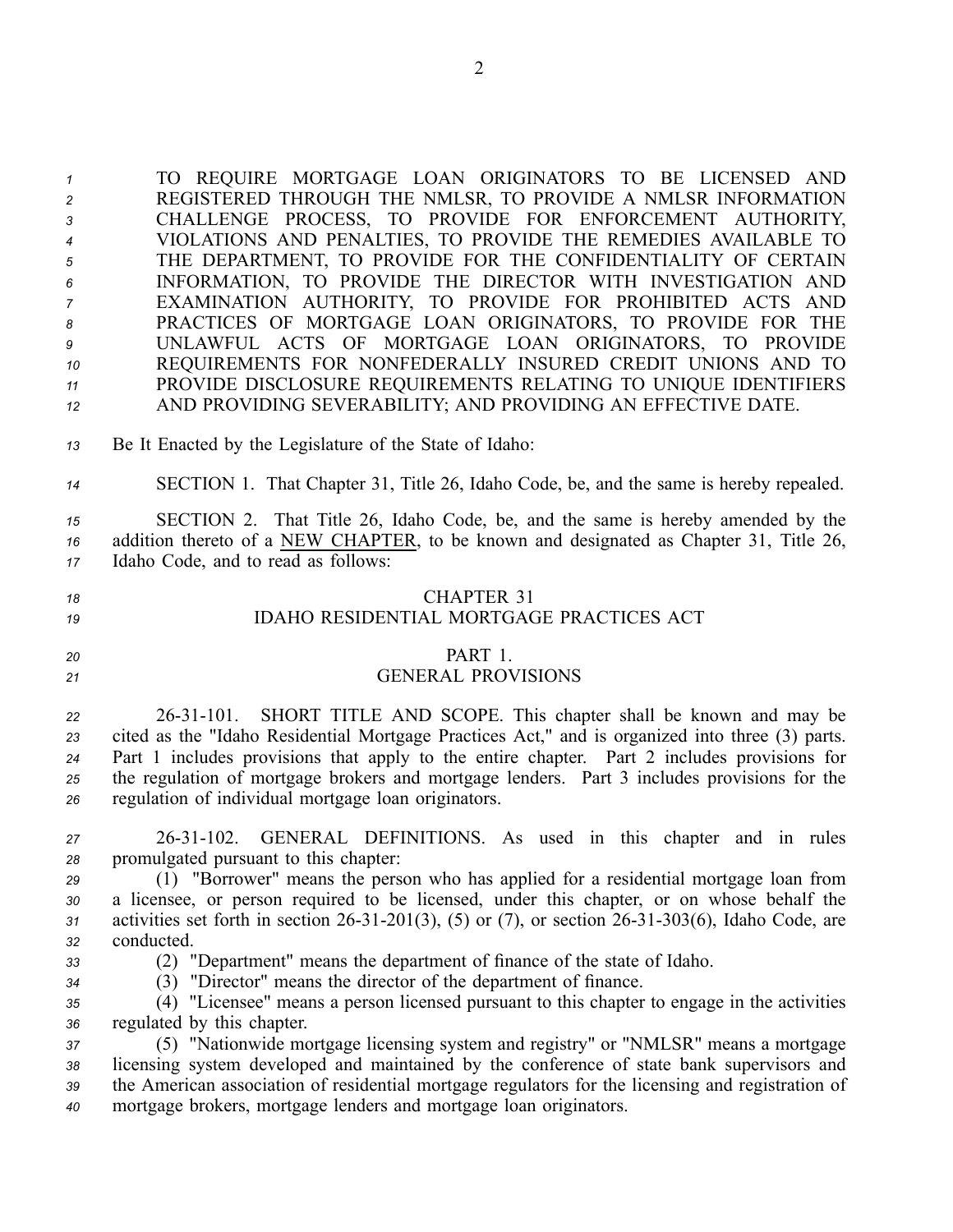*<sup>1</sup>* (6) "Person" means <sup>a</sup> natural person, corporation, company, limited liability company, *<sup>2</sup>* partnership or association;

- *<sup>3</sup>* (7) "Real estate settlement procedures act" means the act set forth in 12 U.S.C. section *<sup>4</sup>* 2601 et seq., as identified by administrative rule.
- 

*<sup>5</sup>* (8) "Regulation X" means regulation X as promulgated by the U.S. department of *<sup>6</sup>* housing and urban development and codified in 24 CFR par<sup>t</sup> 3500 et seq., as identified by *<sup>7</sup>* administrative rule.

*<sup>8</sup>* (9) "Regulation Z" means regulation Z as promulgated by the board of governors of the *<sup>9</sup>* federal reserve system and codified in 12 CFR par<sup>t</sup> 226 et seq., as identified by administrative *<sup>10</sup>* rule.

*<sup>11</sup>* (10) "Residential mortgage loan" means any loan that is secured by <sup>a</sup> mortgage, deed of *<sup>12</sup>* trust, or other equivalent consensual security interest on <sup>a</sup> dwelling, as defined in section 103(v) *<sup>13</sup>* of the truth in lending act, located in Idaho, or on residential real estate.

*<sup>14</sup>* (11) "Residential real estate" means any real property located in Idaho, upon which is *<sup>15</sup>* constructed or intended to be constructed <sup>a</sup> dwelling as defined in section 103(v) of the truth in *<sup>16</sup>* lending act.

*<sup>17</sup>* (12) "Truth in lending act" means the act set forth in 15 U.S.C. section 1601 et seq., as *<sup>18</sup>* identified by administrative rule.

*<sup>19</sup>* (13) "Unique identifier" means <sup>a</sup> number or other identifier assigned by protocols *<sup>20</sup>* established by the NMLSR.

 2631103. DIRECTOR'S AUTHORITY UNDER THE NATIONWIDE MORTGAGE LICENSING SYSTEM AND REGISTRY. (1) The legislature has determined that <sup>a</sup> nationwide mortgage licensing system and registry for mortgage brokers, mortgage lenders and mortgage loan originators is consistent with both the public interest and the purposes of this chapter.

*<sup>25</sup>* (2) For the sole purpose of participating in the nationwide mortgage licensing system and *<sup>26</sup>* registry, the director is authorized to:

*<sup>27</sup>* (a) Modify by rule the license renewal dates under this chapter;

 (b) Establish by rule such new requirements as are necessary for the state of Idaho to participate in the nationwide mortgage licensing system and registry upon the director's finding that each new requirement is consistent with both the public interest and the purposes of this chapter; and

 (c) Require <sup>a</sup> background investigation of each applicant for <sup>a</sup> mortgage broker, mortgage lender or mortgage loan originator license by means of fingerprint checks by the Idaho state police and the FBI for state and national criminal history record checks. The information obtained thereby may be used by the director to determine the applicant's eligibility for licensing under this chapter. The fee required to perform the criminal history record check shall be borne by the license applicant. Information obtained or held by the director pursuan<sup>t</sup> to this subsection shall be considered confidential personal information and shall be exemp<sup>t</sup> from disclosure pursuan<sup>t</sup> to section 9340C(8) and (9), Idaho Code.

*<sup>41</sup>* 2631104. BORROWER'S REMEDIES NOT AFFECTED. The gran<sup>t</sup> of powers to the *<sup>42</sup>* director in this chapter does not limit remedies available to borrowers under this chapter or *<sup>43</sup>* under other principles of law or equity.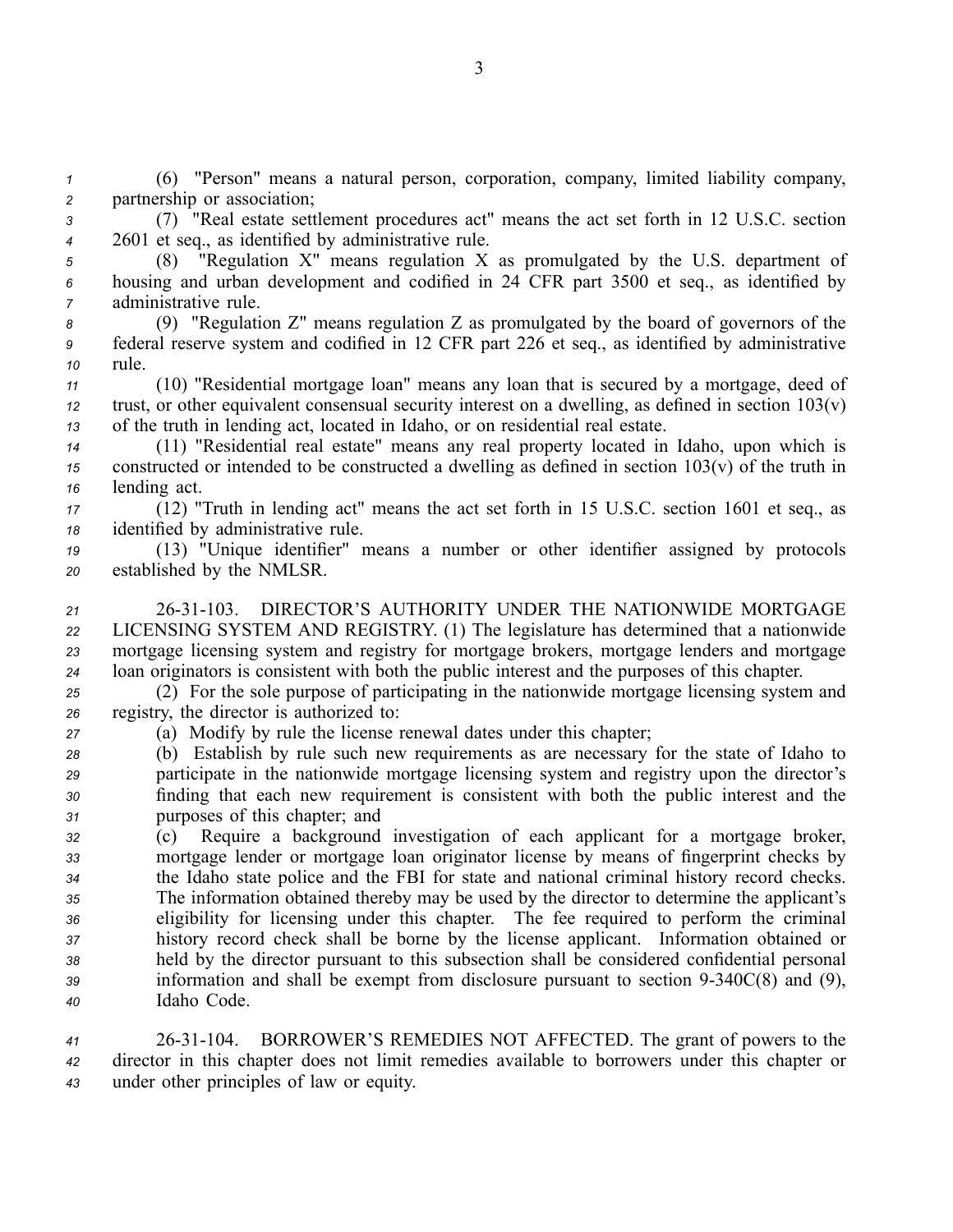*<sup>1</sup>* 2631105. RELATIONSHIP TO OTHER LAWS. (1) All political subdivisions of this *<sup>2</sup>* state shall be prohibited from enacting and enforcing ordinances, resolutions, regulations and *<sup>3</sup>* rules pertaining to the financial or lending activities of persons who:

*<sup>4</sup>* (a) Are subject to the jurisdiction of the department, including those whose activities are *<sup>5</sup>* subject to this chapter;

 (b) Are subject to the jurisdiction or regulatory supervision of the board of governors of the federal reserve system, the office of the comptroller of the currency, the office of thrift supervision, the national credit union administration, the federal deposit insurance corporation, the federal trade commission or the United States department of housing and urban development; or

*<sup>11</sup>* (c) Originate, purchase, sell, assign, securitize or service property interests or obligations *<sup>12</sup>* created by financial transactions or loans made, executed or originated by persons referred *<sup>13</sup>* to in paragraph (a) or (b) of this subsection or who assist or facilitate such transactions.

 (2) The requirements of this section shall apply to all ordinances, resolutions and rules pertaining to financial or lending activities, including any ordinances, resolutions or rules disqualifying persons from doing business with <sup>a</sup> political subdivision based upon financial or lending activities or imposing reporting requirements or any other obligations upon persons regarding financial or lending activities.

 (3) In the event that the United States department of housing and urban development 20 pursuant to the authority granted to it under section 1508, P.L. 110-289, determines that a 21 provision of this chapter does not meet the requirements of section 1508, P.L. 110-289, the director may, in his discretion, for the sole purpose of complying with the determination, refrain from enforcing the provision found by the department of housing and urban development to 24 not meet the requirements of section 1508, P.L. 110-289, until the adjournment of the session of the legislature next following the determination by the department of housing and urban development.

 2631106. FUNDS COLLECTED UNDER THIS CHAPTER. Except as provided in section 2631110 of this chapter pertaining to the mortgage recovery fund, the director shall deposit all funds collected by the department under this chapter into the finance administrative 30 account pursuant to section 67-2702, Idaho Code.

 2631107. CHARGES FOR PARTICIPATION IN THE NMLSR. Mortgage brokers, mortgage lenders and mortgage loan originators who seek to obtain or retain <sup>a</sup> license under this chapter shall pay the charges imposed and retained by the NMLSR to fund the expenses associated with an applicant's or licensee's participation in the NMLSR.

 2631108. REPORT TO NATIONWIDE MORTGAGE LICENSING SYSTEM AND REGISTRY. The director shall regularly repor<sup>t</sup> to the NMLSR violations of this chapter, as well as enforcement actions and other relevant information, subject to the provisions of section 2631315, Idaho Code.

*<sup>39</sup>* 2631109. MORTGAGE RECOVERY FUND. (1) There is hereby created in the state *<sup>40</sup>* treasury the mortgage recovery fund.

41 (2) As provided in section 26-31-112, Idaho Code, the mortgage recovery fund shall be *<sup>42</sup>* used to reimburse persons to whom an Idaho court awards actual damages resulting from acts *<sup>43</sup>* constituting violations of this chapter by <sup>a</sup> mortgage broker, mortgage lender or mortgage loan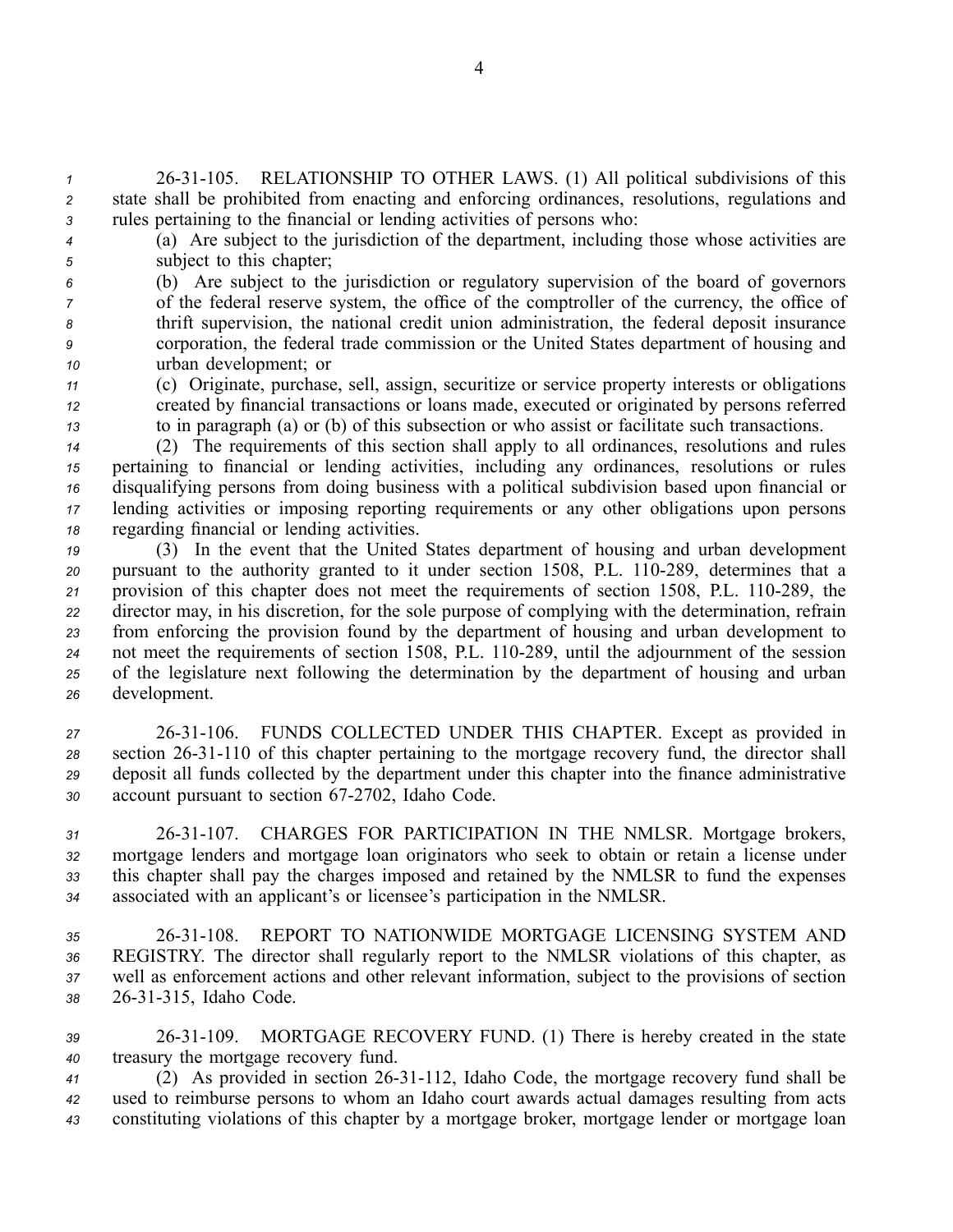*<sup>1</sup>* originator who was licensed, or required to be licensed, under this chapter at the time that the *<sup>2</sup>* act was committed.

*<sup>3</sup>* (3) A recovery from the mortgage recovery fund shall not include punitive damages *<sup>4</sup>* awarded by <sup>a</sup> court.

*<sup>5</sup>* (4) Payments from the mortgage recovery fund may not be made to:

*<sup>6</sup>* (a) Any lender whose acts, or the acts of its agent, were found by <sup>a</sup> court to be violations *<sup>7</sup>* of this chapter and <sup>a</sup> basis of the court's award of <sup>a</sup> money judgment to <sup>a</sup> person injured *<sup>8</sup>* by such violations;

- *<sup>9</sup>* (b) Any person who acquires <sup>a</sup> mortgage loan where acts associated with the origination *<sup>10</sup>* of such loan are found by <sup>a</sup> court to be violations of this chapter and <sup>a</sup> basis for <sup>a</sup> *<sup>11</sup>* judgment obtained by <sup>a</sup> person injured by such violations; or
- *<sup>12</sup>* (c) The spouse, the personal representative of the spouse of the judgment debtor or the *<sup>13</sup>* personal representative of the judgment debtor.
- *<sup>14</sup>* 2631110. FUNDING. (1) Upon application for <sup>a</sup> mortgage broker, mortgage lender or *<sup>15</sup>* mortgage loan originator license, and upon renewal of such licenses issued under this chapter, *<sup>16</sup>* the applicant or person seeking renewal shall, in addition to paying the license application or *<sup>17</sup>* renewal fee required under this chapter, pay <sup>a</sup> fee to the department through the NMLSR for *<sup>18</sup>* deposit in the mortgage recovery fund as follows:
- *<sup>19</sup>* (a) Two hundred fifty dollars (\$250) for home office locations of mortgage brokers and

*<sup>20</sup>* mortgage lenders licensed under par<sup>t</sup> 2 of this chapter;

- *<sup>21</sup>* (b) One hundred fifty dollars (\$150) for each branch office location of <sup>a</sup> mortgage broker *<sup>22</sup>* or mortgage lender licensed under par<sup>t</sup> 2 of this chapter; and
- *<sup>23</sup>* (c) One hundred dollars (\$100) for each mortgage loan originator licensed under par<sup>t</sup> 3 *<sup>24</sup>* of this chapter.

 (2) With respec<sup>t</sup> to mortgage recovery fund fees payable at the time of annual license renewal for licensees under this chapter, the director may adjust the fees within the limits of subsection (1) of this section on <sup>a</sup> pro rata basis as necessary to maintain <sup>a</sup> balance of one million five hundred thousand dollars (\$1,500,000) in the mortgage recovery fund, plus an additional amount of fifty thousand dollars (\$50,000) as set forth in subsection (4) of this *<sup>30</sup>* section.

*<sup>31</sup>* (3) All interest that accrues in the mortgage recovery fund shall be added to the balance *<sup>32</sup>* of the mortgage recovery fund.

*<sup>33</sup>* (4) On an annual basis, the department may apply up to fifty thousand dollars (\$50,000) *<sup>34</sup>* of moneys accumulated in the mortgage recovery fund in excess of one million five hundred *<sup>35</sup>* thousand dollars (\$1,500,000) to:

- *<sup>36</sup>* (a) Fund the department's expenses in administering the mortgage recovery fund;
- *<sup>37</sup>* (b) Develop and implement consumer education concerning the residential mortgage *<sup>38</sup>* industry;

*<sup>39</sup>* (c) Contract for research projects for the state concerning the residential mortgage *<sup>40</sup>* industry;

*<sup>41</sup>* (d) Fund the training expenses of department staff members and its attorneys concerning *<sup>42</sup>* the residential mortgage industry; and

*<sup>43</sup>* (e) Publish and distribute educational materials to licensees and applicants for licensure *<sup>44</sup>* under this chapter.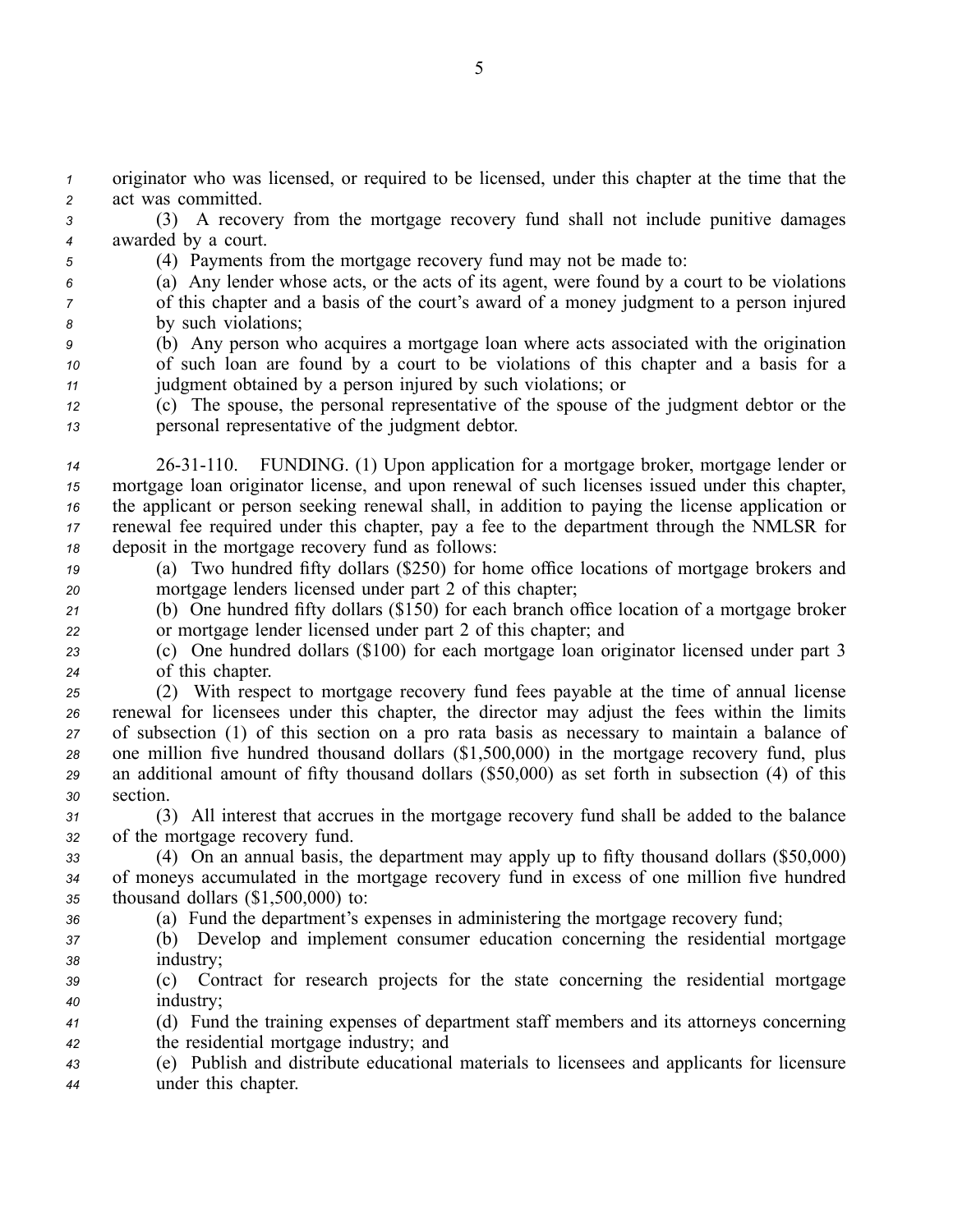<sup>1</sup> 26-31-111. STATUTE OF LIMITATIONS. The filing of a verified claim with the court 2 pursuant to section 26-31-112, Idaho Code, that is the basis of a claim against the mortgage *<sup>3</sup>* recovery fund may not be instituted more than one (1) year after termination of all court *<sup>4</sup>* proceedings concerning such judgment, including appeals.

 2631112. PROCEDURE FOR RECOVERY. (1) A person who obtains against <sup>a</sup> mortgage broker, mortgage lender or mortgage loan originator <sup>a</sup> money judgment in an Idaho court that includes findings of violations of this chapter occurring on or after July 1, 2009, after final judgment has been entered, execution returned unsatisfied and the judgment has been recorded, may file <sup>a</sup> verified claim with the court in which the judgment was entered, and on twenty (20) days' written notice to the director and to the judgment debtor, may apply to the court for an order directing paymen<sup>t</sup> from the mortgage recovery fund of any unpaid amount on 12 such judgment, subject to section 26-31-111, Idaho Code.

*<sup>13</sup>* (2) At <sup>a</sup> hearing on the application, the person seeking recovery from the mortgage *<sup>14</sup>* recovery fund must show:

*<sup>15</sup>* (a) That the judgment has not been discharged in bankruptcy and is based on facts *16* allowing recovery under section 26-31-109(2), Idaho Code;

*<sup>17</sup>* (b) That the person is not <sup>a</sup> spouse of the judgment debtor, or the personal representative *<sup>18</sup>* of the spouse;

 (c) That the person is not <sup>a</sup> mortgage broker, mortgage lender or mortgage loan originator as defined by this chapter who is seeking to recover any compensation regarding the mortgage loan transaction which is the subject of the money judgment upon which <sup>a</sup> claim against the mortgage recovery fund is based; and

*<sup>23</sup>* (d) That, based on the best available information, the judgment debtor lacks sufficient *<sup>24</sup>* nonexemp<sup>t</sup> assets in this state or any other state to satisfy the judgment.

*<sup>25</sup>* (3) Any recovery on the money judgment received by the judgment creditor before *<sup>26</sup>* paymen<sup>t</sup> from the mortgage recovery fund shall be applied by the judgment creditor to reduce *<sup>27</sup>* the judgment creditor's actual damages which were awarded in the judgment.

 (4) After giving notice and the opportunity for <sup>a</sup> hearing to the person seeking recovery, to the judgment debtor and to the department, the court may enter an order requiring the director to pay from the mortgage recovery fund the amount the court finds payable on the claim, pursuan<sup>t</sup> to and in accordance with the limitations contained in this section, if the court is satisfied as to the proof of all matters required to be shown under subsection (2) of this section, and that the person seeking recovery from the mortgage recovery fund has satisfied all of the requirements of this section.

 (5) When the director receives notice that <sup>a</sup> hearing is scheduled under this section, the director may enter an appearance, file <sup>a</sup> response, appear at the hearing or take any other appropriate action as he deems necessary to protect the mortgage recovery fund from spurious or unjust claims and to ensure compliance with the requirements for recovery under this *<sup>39</sup>* section.

 (6) If the court finds that the aggregate amount of claims against <sup>a</sup> mortgage broker, mortgage lender or mortgage loan originator exceeds the limits set forth in section 2631113, Idaho Code, the court shall reduce proportionately the amount the court finds payable on the *<sup>43</sup>* claim.

*<sup>44</sup>* (7) The department shall provide the court with information concerning the mortgage *<sup>45</sup>* recovery fund necessary to enable the court to carry out its duties under this section.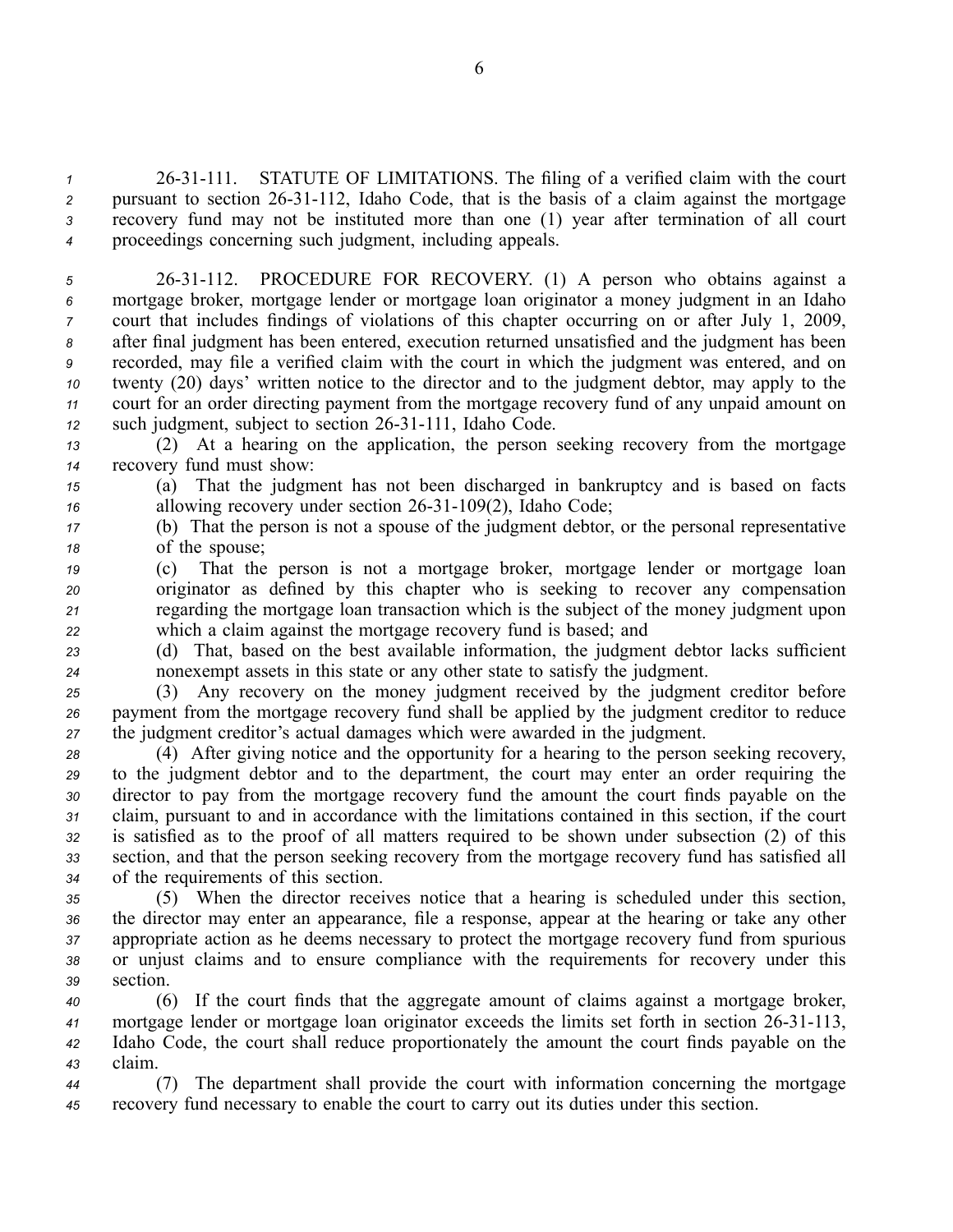2631113. RECOVERY LIMITS. (1) A person entitled to receive paymen<sup>t</sup> from the mortgage recovery fund may receive reimbursement of actual damages, which shall not include pos<sup>t</sup> judgment interest, reasonable attorney's fees and court costs as determined by the court, subject to the limitations in subsection (2) of this section and subject to the availability of sufficient funds in the mortgage recovery fund at the time paymen<sup>t</sup> is ordered.

 (2) A paymen<sup>t</sup> from the mortgage recovery fund may be made by the director only pursuant to a court order as provided by section 26-31-112, Idaho Code, in an amount equal to the unsatisfied portion of the creditor's judgment or judgments or fifty thousand dollars (\$50,000), whichever is less.

 (3) Payments from the mortgage recovery fund shall be limited in the aggregate to two hundred fifty thousand dollars (\$250,000) against any one (1) licensee. If the total claims against such licensee exceed the aggregate limit of two hundred fifty thousand dollars (\$250,000), the court shall prorate paymen<sup>t</sup> based on the ratio that <sup>a</sup> person's claim bears to the other claims filed against such licensee.

15 26-31-114. REVOCATION OF LICENSE FOR PAYMENT FROM MORTGAGE RECOVERY FUND. (1) The director may summarily revoke <sup>a</sup> license issued under this chapter if the director is required by court order under section 26-31-112, Idaho Code, to make a paymen<sup>t</sup> from the mortgage recovery fund based on <sup>a</sup> money judgment that includes findings of violations of this chapter by such licensee.

 (2) A person whose license has been revoked under subsection (1) of this section is not eligible to be considered for the issuance of <sup>a</sup> new license under this chapter until the person has repaid in full, plus interest at the current legal rate, the amount paid from the mortgage recovery fund resulting from that person's violation of this chapter.

 (3) This section does not limit the authority of the director to take disciplinary action against <sup>a</sup> licensee under this chapter for <sup>a</sup> violation of this chapter or of rules promulgated or orders issued pursuan<sup>t</sup> to this chapter. The repaymen<sup>t</sup> in full to the mortgage recovery fund of all obligations of <sup>a</sup> licensee under this chapter does not nullify or modify the effect of any other disciplinary proceeding brought under this chapter.

## *29* PART 2.

# *30* PROVISIONS APPLICABLE TO MORTGAGE BROKERS AND MORTGAGE LENDERS

*<sup>31</sup>* 2631201. DEFINITIONS. As used in this par<sup>t</sup> and in rules promulgated pursuan<sup>t</sup> to *<sup>32</sup>* this chapter and pertinent to this part:

*<sup>33</sup>* (1) "Agent" means <sup>a</sup> person who acts with the consent and on behalf of <sup>a</sup> licensee and is *<sup>34</sup>* subject to the licensee's direct or indirect control, and may include an independent contractor.

*<sup>35</sup>* (2) "Loan modification" means an adjustment or compromise of an existing residential *<sup>36</sup>* mortgage loan. The term "loan modification" does not include <sup>a</sup> refinancing transaction.

 (3) "Loan modification activities" means for compensation or gain, or in the expectation of compensation or gain, engaging in or offering to engage in effecting loan modifications in 39 this state. The definition of "debt counselor" or "credit counselor" in section 26-2222(9), Idaho Code, shall not apply to loan modification activities.

*<sup>41</sup>* (4) "Mortgage broker" means any nonexemp<sup>t</sup> organization that performs the activities *<sup>42</sup>* described in subsection 5 of this section, with respec<sup>t</sup> to <sup>a</sup> residential mortgage loan.

*<sup>43</sup>* (5) "Mortgage brokering activities" means for compensation or gain, or in the expectation *<sup>44</sup>* of compensation or gain, either directly or indirectly, accepting or offering to accep<sup>t</sup> an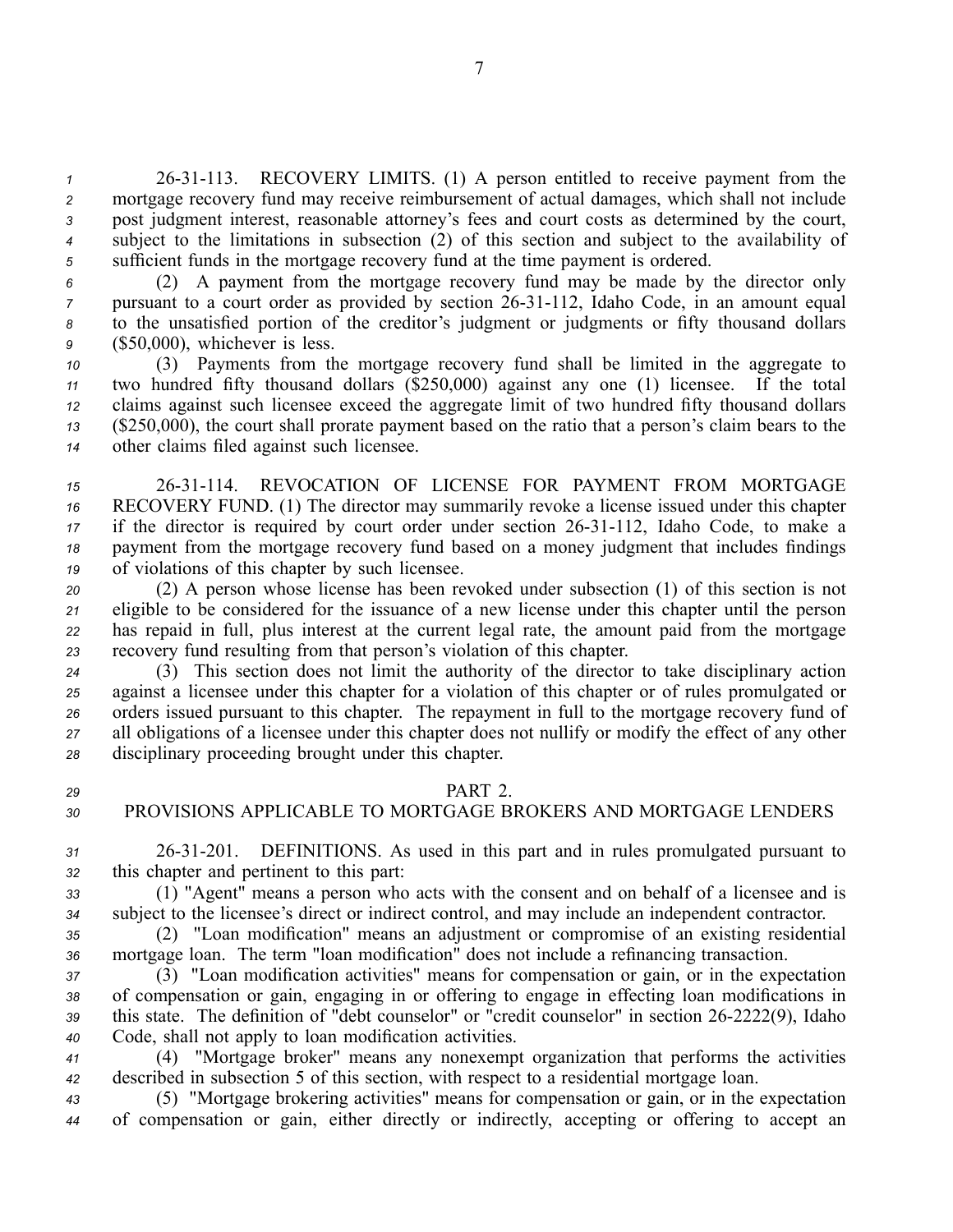application for <sup>a</sup> residential mortgage loan, assisting or offering to assist in the preparation of an application for <sup>a</sup> residential mortgage loan on behalf of <sup>a</sup> borrower, negotiating or offering to negotiate the terms or conditions of <sup>a</sup> residential mortgage loan with any person making residential mortgage loans or engaging in loan modification activities on behalf of <sup>a</sup> borrower.

*<sup>5</sup>* (6) "Mortgage lender" means any nonexemp<sup>t</sup> organization that makes residential *<sup>6</sup>* mortgage loans to borrowers and performs the activities described in subsection (7) of this *<sup>7</sup>* section.

 (7) "Mortgage lending activities" means for compensation or gain, or in the expectation of compensation or gain, either directly or indirectly, accepting or offering to accep<sup>t</sup> applications for residential mortgage loans, assisting or offering to assist in the preparation of an application for <sup>a</sup> residential mortgage loan.

*<sup>12</sup>* (8) "Organization" means <sup>a</sup> person that is not <sup>a</sup> natural person.

*<sup>13</sup>* (9) "Qualified person in charge" means the person designated, pursuan<sup>t</sup> to section *<sup>14</sup>* 2631206, Idaho Code, as being in charge of <sup>a</sup> licensed location of <sup>a</sup> mortgage broker or *<sup>15</sup>* mortgage lender licensed under this part.

*<sup>16</sup>* 2631202. EXEMPTIONS. The provisions of this par<sup>t</sup> do not apply to:

*<sup>17</sup>* (1) Agencies of the United States and agencies of this state and its political subdivisions;

*<sup>18</sup>* (2) An owner of real property who offers credit secured by <sup>a</sup> contract of sale, mortgage *<sup>19</sup>* or deed of trust on the property sold;

*<sup>20</sup>* (3) A loan that is made by <sup>a</sup> person to an employee of that person if the proceeds of the *<sup>21</sup>* loan are used to assist the employee in meeting his housing needs;

*<sup>22</sup>* (4) Regulated lenders licensed under the Idaho credit code and regularly engaged *<sup>23</sup>* in making regulated consumer loans other than those secured by <sup>a</sup> security interest in real *<sup>24</sup>* property;

*25* (5) Trust companies as defined in section 26-3203, Idaho Code;

 (6) Any person licensed or chartered under the laws of any state or of the United States as <sup>a</sup> bank, savings and loan association, credit union or industrial loan company. The terms "bank," "savings and loan association," "credit union" and "industrial loan company" shall include employees and agents of such organizations as well as wholly owned subsidiaries of such organizations, provided that the subsidiary is regularly examined by the chartering state or federal agency for consumer compliance purposes;

*<sup>32</sup>* (7) Attorneys, or persons licensed under chapter 2, title 54, Idaho Code, provided that the *<sup>33</sup>* license held by such attorneys or persons is in an active status;

*<sup>34</sup>* (8) Persons employed by, or who contract with, <sup>a</sup> licensee under this par<sup>t</sup> to perform only *<sup>35</sup>* clerical or administrative functions on behalf of such licensee, and who do not solicit borrowers *<sup>36</sup>* or negotiate the terms of loans on behalf of the licensee;

*<sup>37</sup>* (9) Any person not making more than five (5) loans primarily for personal, family or *<sup>38</sup>* household use and primarily secured by <sup>a</sup> security interest on residential real property, with his *<sup>39</sup>* own funds for his own investment, in any period of twelve (12) consecutive months; nor

 (10) Any person who funds <sup>a</sup> residential mortgage loan which has been originated and processed by <sup>a</sup> licensee under this par<sup>t</sup> or by an exemp<sup>t</sup> person under this part, who does not directly or indirectly solicit borrowers in this state for the purpose of making residential mortgage loans, and who does not participate in the negotiation of residential mortgage loans with the borrower. For the purpose of this subsection, "negotiation of residential mortgage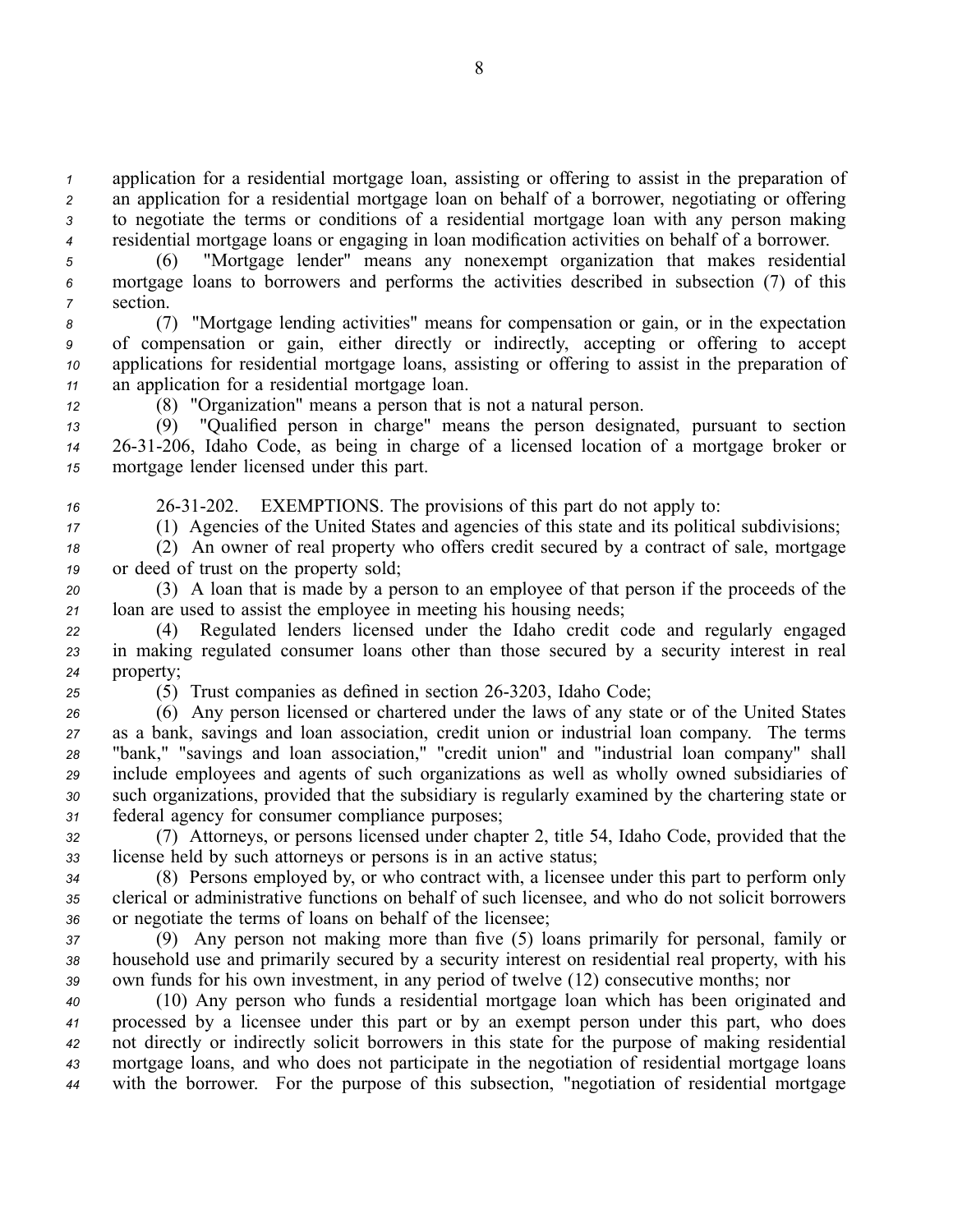*<sup>1</sup>* loans" does not include setting the terms under which <sup>a</sup> person may buy or fund <sup>a</sup> residential *<sup>2</sup>* mortgage loan originated by <sup>a</sup> licensee under this par<sup>t</sup> or an exemp<sup>t</sup> person under this part.

 2631203. UNLAWFUL ACTS. (1) Any person, excep<sup>t</sup> <sup>a</sup> person exemp<sup>t</sup> under section 2631202, Idaho Code, who engages in mortgage brokering activities or mortgage lending activities without first obtaining <sup>a</sup> license from the department in accordance with this part, shall upon conviction be guilty of <sup>a</sup> felony.

*7* (2) No person, except a person exempt under section 26-31-202, Idaho Code, shall *<sup>8</sup>* engage in mortgage brokering activities or mortgage lending activities without first obtaining *<sup>9</sup>* <sup>a</sup> license from the department in accordance with this part.

- *<sup>10</sup>* 2631204. POWERS AND DUTIES OF DIRECTOR. In addition to any other duties *<sup>11</sup>* imposed upon the director by law, the director shall:
- *<sup>12</sup>* (1) Administer and enforce the provisions and requirements of this part;
- *<sup>13</sup>* (2) Conduct investigations and issue subpoenas as necessary to determine whether <sup>a</sup> *<sup>14</sup>* person has violated any provision of this par<sup>t</sup> or rules promulgated pursuan<sup>t</sup> to this chapter and *<sup>15</sup>* pertinent to this part;
- *<sup>16</sup>* (3) Conduct examinations of the books and records of mortgage broker and mortgage *<sup>17</sup>* lender licensees and conduct investigations as necessary and proper for the enforcement of the *<sup>18</sup>* provisions of this par<sup>t</sup> and the rules promulgated pursuan<sup>t</sup> to this chapter and pertinent to this *<sup>19</sup>* part;
- *<sup>20</sup>* (4) Appoint <sup>a</sup> volunteer advisory board which shall consist of two (2) individuals who *<sup>21</sup>* represen<sup>t</sup> mortgage lenders and two (2) individuals who represen<sup>t</sup> mortgage brokers;
- *<sup>22</sup>* (5) Pursuant to chapter 52, title 67, Idaho Code, issue orders and promulgate rules that, *<sup>23</sup>* in the opinion of the director, are necessary to execute, enforce and effectuate the purposes of *<sup>24</sup>* this part;
- *<sup>25</sup>* (6) Be authorized to set, by annual written notification to mortgage broker and mortgage *<sup>26</sup>* lender licensees, limits on the fees and charges which are set forth in subsections (1) and (2) of *<sup>27</sup>* section 2631210, Idaho Code; and
- *<sup>28</sup>* (7) Review and approve forms used by mortgage broker and mortgage lender licensees *<sup>29</sup>* prior to their use as prescribed by the director.
- *<sup>30</sup>* 2631205. REMEDIES AVAILABLE TO THE DEPARTMENT. (1) Whenever it *<sup>31</sup>* appears to the director that any person subject to this par<sup>t</sup> has engaged in or is about to engage *<sup>32</sup>* in any act or practice constituting <sup>a</sup> violation of any provision of the truth in lending act, the *<sup>33</sup>* real estate settlement procedures act, regulation X, regulation Z or of this par<sup>t</sup> or any rule *<sup>34</sup>* promulgated or order issued under this act and pertinent to this part, he may in his discretion *<sup>35</sup>* bring an action in any court of competent jurisdiction, and upon <sup>a</sup> showing of any violation, *<sup>36</sup>* there shall be granted any or all of the following:
- *<sup>37</sup>* (a) A writ or order restraining or enjoining, temporarily or permanently, any act or *<sup>38</sup>* practice violating any provision of this par<sup>t</sup> or any rule promulgated or order issued under *<sup>39</sup>* this chapter and pertinent to this part, and to enforce compliance with this par<sup>t</sup> or any rule *<sup>40</sup>* promulgated or order issued under this chapter and pertinent to this part;
- *<sup>41</sup>* (b) An order that the person violating any provision of this part, or <sup>a</sup> rule promulgated *<sup>42</sup>* or order issued under this chapter and pertinent to this par<sup>t</sup> pay <sup>a</sup> civil penalty to the *43* department in an amount not to exceed twenty-five thousand dollars (\$25,000) for each *<sup>44</sup>* violation;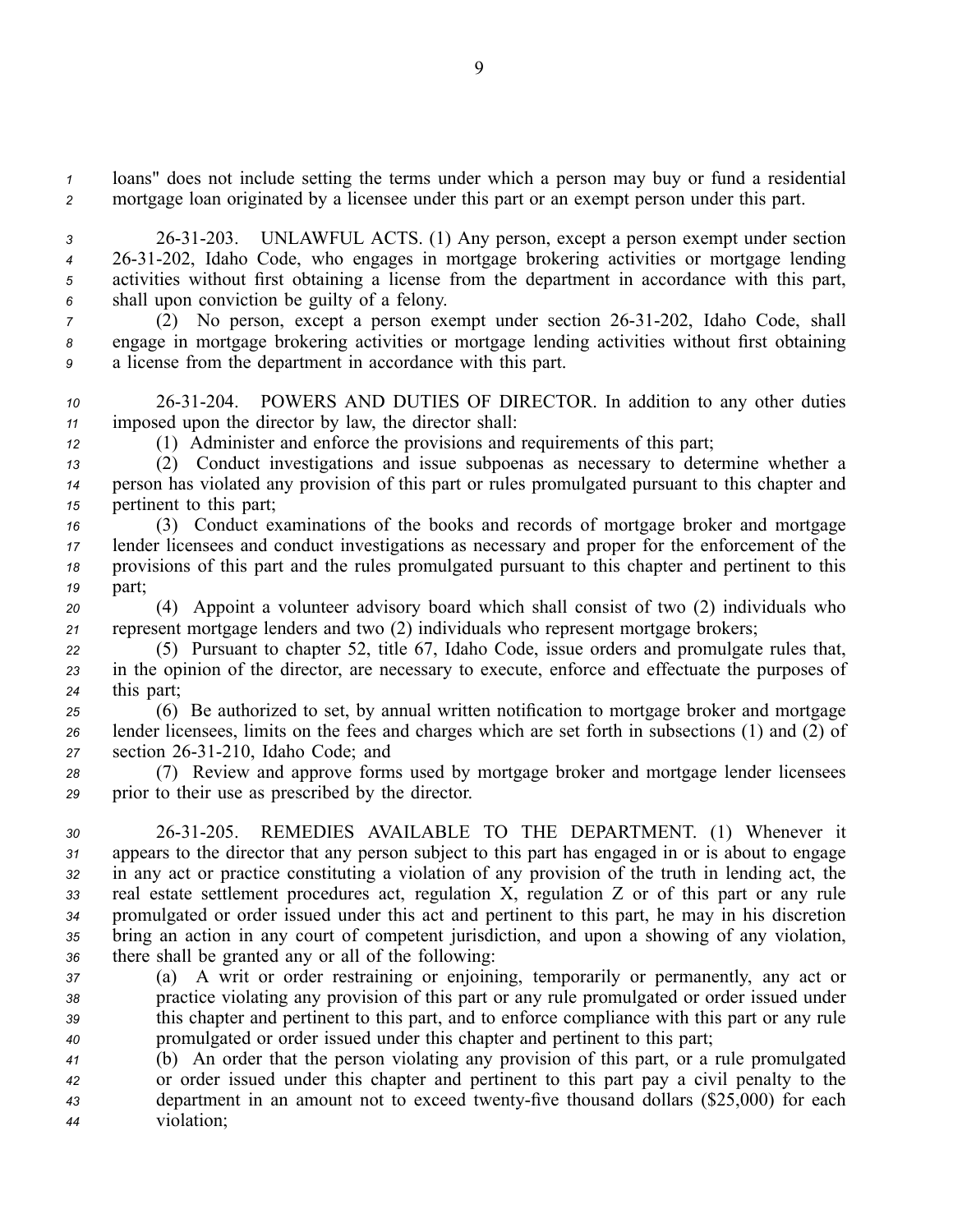*<sup>1</sup>* (c) An order allowing the director to recover costs which may include investigative *<sup>2</sup>* expenses and attorney's fees;

- *<sup>3</sup>* (d) An order granting <sup>a</sup> declaratory judgment that <sup>a</sup> particular act, practice or method is <sup>a</sup> *<sup>4</sup>* violation of the provisions of this part;
- *<sup>5</sup>* (e) An order granting other appropriate remedies including restitution to borrowers for *<sup>6</sup>* excess charges or actual damages.

 (2) If the director finds that a person subject to this part has violated, is violating, or that there is reasonable cause to believe that <sup>a</sup> person is about to violate the provisions of this part, or any rule promulgated or order issued under this chapter and pertinent to this part, the director may, in his discretion, order the person to cease and desist from the violations.

 2631206. LICENSE TO DO BUSINESS AS A MORTGAGE BROKER OR MORTGAGE LENDER. (1) The director shall receive and act on all applications for licenses to do business as <sup>a</sup> mortgage broker or mortgage lender. Applications shall be filed through the NMLSR, or as otherwise prescribed by the director, shall contain such information as the director may reasonably require, shall be updated through the NMLSR, or as otherwise prescribed by the director, as necessary to keep the information current, and shall be accompanied by <sup>a</sup> nonrefundable application fee of three hundred fifty dollars (\$350).

*<sup>18</sup>* (2) An application for license may be denied if the director finds that:

 (a) The financial responsibility, character and fitness of the license applicant, or of the officers and directors thereof, if the applicant is <sup>a</sup> corporation, partners thereof if the applicant is <sup>a</sup> partnership, members or managers thereof if the applicant is <sup>a</sup> limited liability company and individuals designated in charge of the applicant's places of business, are not such as to warrant belief that the business will be operated honestly and fairly within the purposes of this part;

- *<sup>25</sup>* (b) The qualified person in charge of the applicant's places of business does not have *<sup>26</sup>* <sup>a</sup> minimum of three (3) years' experience in residential mortgage brokering or mortgage *<sup>27</sup>* lending;
- *<sup>28</sup>* (c) The applicant has been convicted of any felony, or of <sup>a</sup> misdemeanor involving any *<sup>29</sup>* aspec<sup>t</sup> of the financial services business, or <sup>a</sup> court has accepted <sup>a</sup> finding of guilt on *<sup>30</sup>* the par<sup>t</sup> of the applicant of any felony, or of <sup>a</sup> misdemeanor involving any aspec<sup>t</sup> of the *<sup>31</sup>* financial services business;
- *<sup>32</sup>* (d) The applicant has had <sup>a</sup> license, substantially equivalent to <sup>a</sup> license under this par<sup>t</sup> *<sup>33</sup>* and issued by any state, denied, revoked or suspended under the law of such state;
- *<sup>34</sup>* (e) The applicant has filed an application for <sup>a</sup> license which is false or misleading with *<sup>35</sup>* respec<sup>t</sup> to any material fact;
- *<sup>36</sup>* (f) The applicant or any partner, officer, director, manager, member, employee or agen<sup>t</sup> of *<sup>37</sup>* the applicant has violated this chapter or any rule promulgated or order issued under this *<sup>38</sup>* chapter and pertinent to this part;
- *<sup>39</sup>* (g) The applicant or any partner, officer, director, manager, member, employee or agen<sup>t</sup> *<sup>40</sup>* of the applicant has violated any state or federal law, rule or regulation pertaining to the *<sup>41</sup>* financial services industry; or
- *<sup>42</sup>* (h) The applicant has not provided information on the application as reasonably required *<sup>43</sup>* by the director pursuan<sup>t</sup> to subsection (1) of this section, or has provided materially false *<sup>44</sup>* information.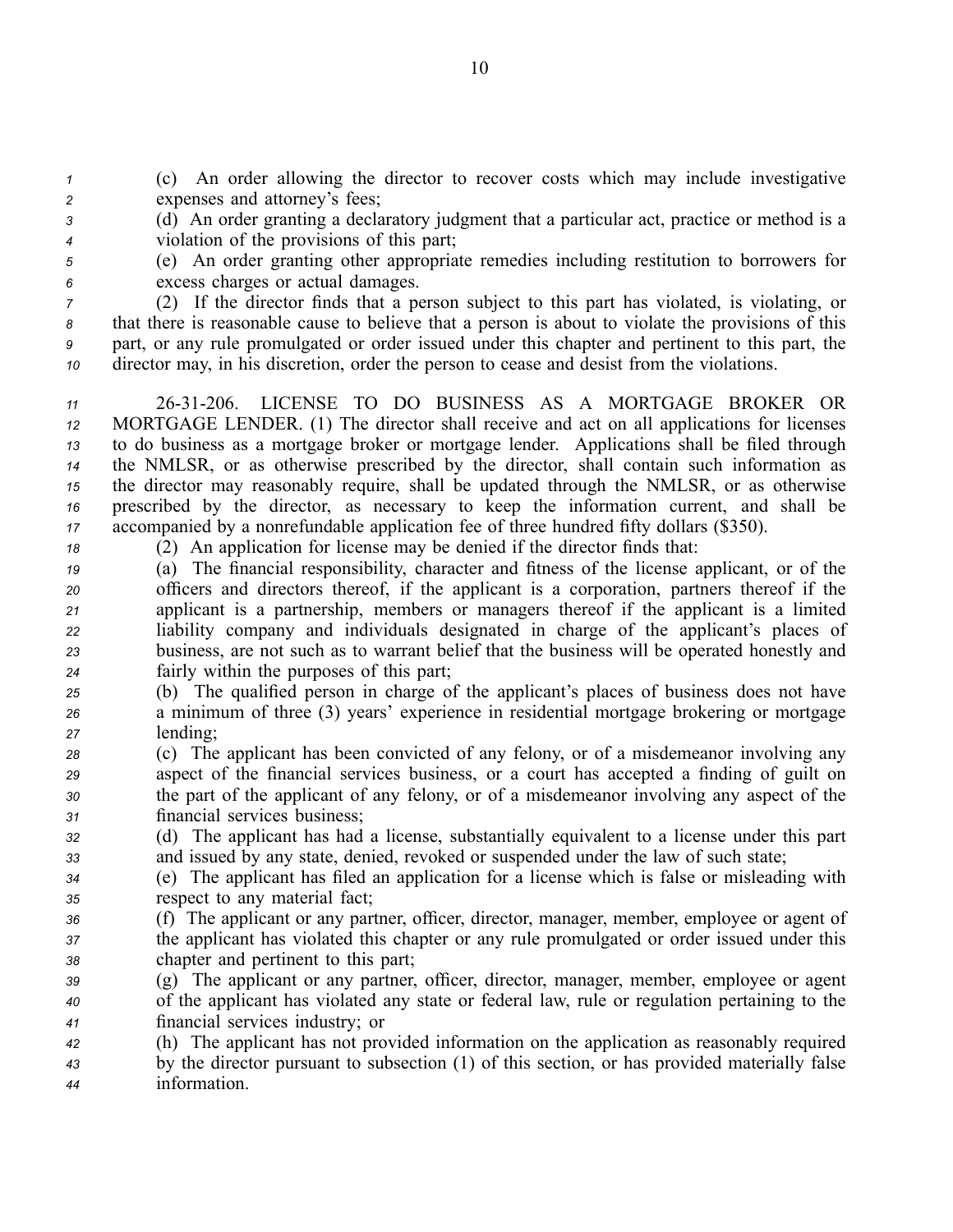*<sup>1</sup>* (3) The director is empowered to conduct investigations as he may deem necessary, to *<sup>2</sup>* enable him to determine the existence of the requirements set out in subsection (2) of this *<sup>3</sup>* section.

- 
- *<sup>4</sup>* (4) Upon written reques<sup>t</sup> to the director, an applicant is entitled to <sup>a</sup> hearing on the *<sup>5</sup>* question of his qualifications for <sup>a</sup> license if:
- 

*<sup>6</sup>* (a) The director has notified the applicant in writing that his application has been denied;

 (b) The director has not issued <sup>a</sup> license within sixty (60) days after the application for the license was filed. If <sup>a</sup> hearing is held, the applicant shall reimburse, pro rata, the director for his reasonable and necessary expenses incurred as <sup>a</sup> result of the hearing. A reques<sup>t</sup> for hearing may not be made more than fifteen (15) days after the director has mailed <sup>a</sup> writing to the applicant notifying him that the application has been denied and stating in substance the director's finding supporting denial of the application.

 (5) Every licensee under this par<sup>t</sup> shall maintain <sup>a</sup> home office licensed under this par<sup>t</sup> as the licensee's principal location for the transaction of mortgage business. The director may, on application through the NMLSR, or as otherwise prescribed by the director, issue additional branch licenses to the same licensee upon compliance with all the provisions of this par<sup>t</sup> governing the issuance of <sup>a</sup> single license. A separate license shall be required for each place of business from which mortgage brokering activities or mortgage lending activities are directly or indirectly conducted. The individual in charge of each place of business shall satisfy the requirements of subsections (2)(b), (c) and (d) of this section. Each license under this par<sup>t</sup> shall remain in full force and effect unless the licensee does not satisfy the renewal requirements 22 of section 26-31-208(3), Idaho Code, or the license is relinquished, suspended or revoked; provided however, branch licenses shall terminate upon the relinquishment or revocation of <sup>a</sup> home office license.

 (6) No licensee under this par<sup>t</sup> shall change the location of any place of business, consolidate two (2) or more locations or close any home office location without giving the director at least fifteen (15) days' prior written notice. A licensee under this par<sup>t</sup> shall give written notice to the director within three (3) business days of the closure of any branch location licensed under this part. Written notice of the closure of <sup>a</sup> home or branch office location shall include <sup>a</sup> detailed explanation of the disposition of all loan applications pending at the time of closure of the licensed location.

*<sup>32</sup>* (7) No licensee under this par<sup>t</sup> shall engage in the business of making or brokering *<sup>33</sup>* residential mortgage loans at any place of business for which he does not hold <sup>a</sup> license nor *<sup>34</sup>* shall he engage in business under any other name than that on the license.

*<sup>35</sup>* (8) The director may suspend action upon <sup>a</sup> mortgage broker or mortgage lender *<sup>36</sup>* license application pending resolution of any criminal charges before any court of competent *<sup>37</sup>* jurisdiction against an applicant which could disqualify that applicant if convicted.

 (9) The director may suspend action upon <sup>a</sup> mortgage broker or mortgage lender license application pending resolution of any civil action or administrative proceeding against an applicant in which the civil action or administrative proceeding involves any aspec<sup>t</sup> of <sup>a</sup> financial service business and the outcome of which could disqualify the applicant.

 (10) A license applicant under this par<sup>t</sup> shall make complete disclosure of all information required in the license application, including information concerning officers, directors, partners, members, managers, employees or agents. A license applicant, or person acting on behalf of the applicant, is not liable in any civil action other than <sup>a</sup> civil action brought by <sup>a</sup>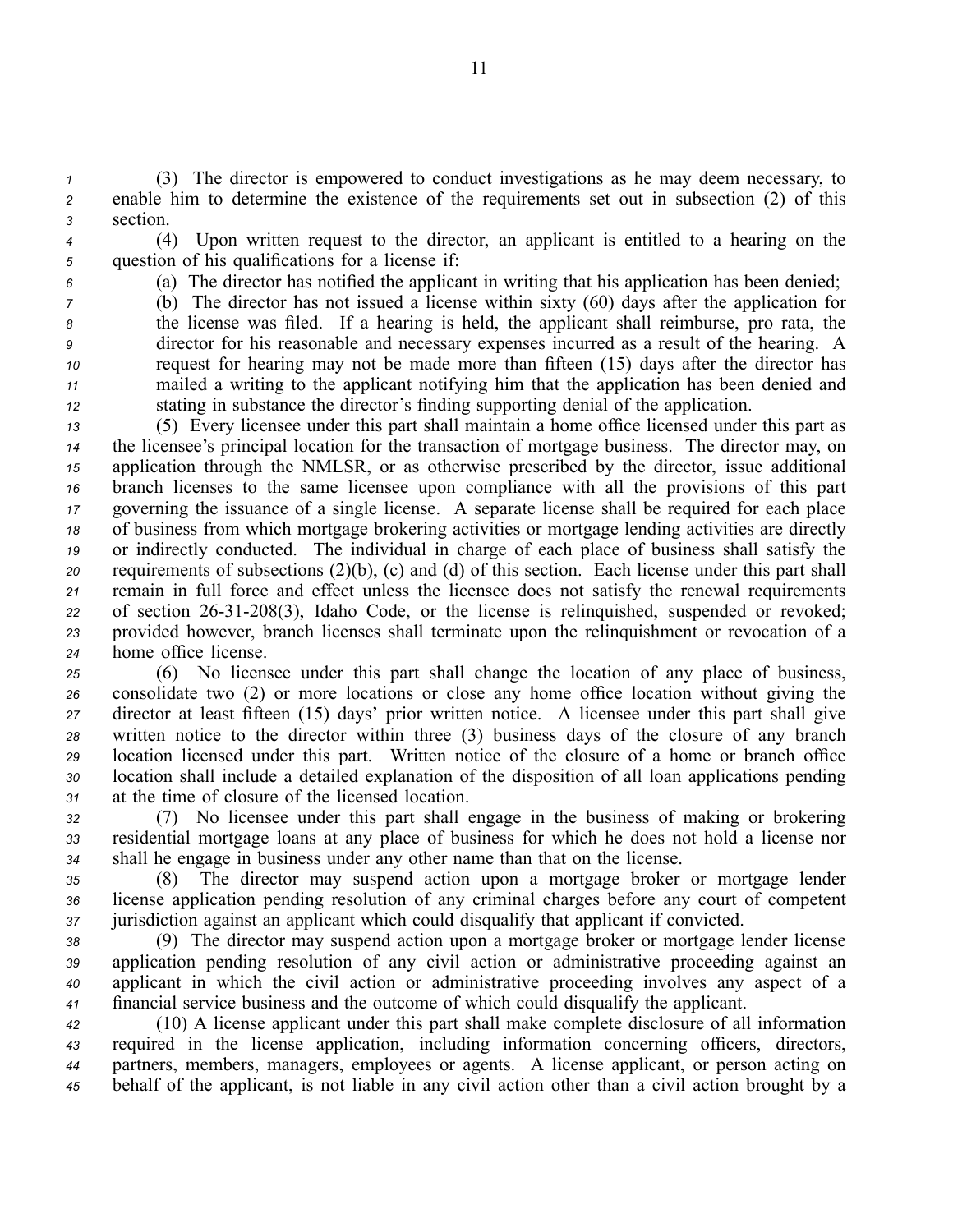*<sup>1</sup>* governmental agency, related to an alleged untrue statement made pursuan<sup>t</sup> to this part, unless it *<sup>2</sup>* is shown by clear and convincing evidence that:

*<sup>3</sup>* (a) The license applicant, or person acting on behalf of the license applicant, knew at the *<sup>4</sup>* time that the statement was made that it was false in any material respect; or

*<sup>5</sup>* (b) The license applicant, or person acting on behalf of the applicant, acted in reckless

*<sup>6</sup>* disregard as to the statement's truth or falsity. *<sup>7</sup>* (11) Each mortgage broker or mortgage lender licensed under this par<sup>t</sup> shall display in

*<sup>8</sup>* plain view the certificate of licensure issued by the department in its principal office and in *<sup>9</sup>* each branch office.

*<sup>10</sup>* (12) Notwithstanding any other provision of this part, an individual licensed under par<sup>t</sup> 3 *<sup>11</sup>* of this chapter may apply for <sup>a</sup> license under this section.

 2631207. REVOCATION OR SUSPENSION OF LICENSE. (1) If the department has reason to believe that grounds exist for revocation or suspension of <sup>a</sup> license issued pursuan<sup>t</sup> to this part, the department may initiate <sup>a</sup> contested case against <sup>a</sup> mortgage broker or mortgage lender, and any partner, officer, director, manager, member, employee or agen<sup>t</sup> whose activities constitute the basis for revocation or suspension, in accordance with chapter 52, title 67, Idaho Code. The director may, after proceedings pursuan<sup>t</sup> to chapter 52, title 67, Idaho Code, suspend the license for <sup>a</sup> period not to exceed six (6) months, or revoke the license, if he finds *<sup>19</sup>* that:

*<sup>20</sup>* (a) The licensee or any partner, officer, director, manager, member, employee or agen<sup>t</sup> of *<sup>21</sup>* the licensee has violated this chapter or any rule promulgated or order issued under this *<sup>22</sup>* chapter and pertinent to this part; or

*<sup>23</sup>* (b) The licensee or any partner, officer, director, manager, member, employee or agen<sup>t</sup> of *<sup>24</sup>* the licensee has violated any state or federal law, rule or regulation pertaining to mortgage *<sup>25</sup>* brokering, mortgage lending, or mortgage loan origination activities; or

- *<sup>26</sup>* (c) Facts or conditions exist which would clearly have justified the director in refusing to *<sup>27</sup>* gran<sup>t</sup> <sup>a</sup> license had these facts or conditions been known to exist at the time the license *<sup>28</sup>* was issued; or
- *<sup>29</sup>* (d) The licensee or any partner, officer, director, manager, member, employee or agen<sup>t</sup> of *<sup>30</sup>* the licensee has been convicted of any felony, or of <sup>a</sup> misdemeanor involving any aspec<sup>t</sup> *<sup>31</sup>* of the financial services business, or <sup>a</sup> court has accepted <sup>a</sup> finding of guilt on the par<sup>t</sup> *<sup>32</sup>* of the licensee or partner, officer, director, manager, member, employee or agen<sup>t</sup> of the *<sup>33</sup>* licensee, of any felony, or of <sup>a</sup> misdemeanor involving any aspec<sup>t</sup> of the financial services *<sup>34</sup>* business; or

*<sup>35</sup>* (e) The licensee or any partner, officer, director, manager, member, employee or agen<sup>t</sup> *<sup>36</sup>* of the licensee has had <sup>a</sup> license substantially equivalent to <sup>a</sup> license under this act, and *<sup>37</sup>* issued by another state, denied, revoked or suspended under the laws of such state; or

 (f) The licensee has filed an application for <sup>a</sup> license which as of the date the license was issued, or as of the date of an order denying, suspending or revoking <sup>a</sup> license, was incomplete in any material respec<sup>t</sup> or contained any statement that was, in light of the circumstances under which it was made, false or misleading with respec<sup>t</sup> to any material *<sup>42</sup>* fact; or

*<sup>43</sup>* (g) The mortgage broker or mortgage lender licensee has failed to notify the director *<sup>44</sup>* of the employment or termination of, or the entering into or termination of <sup>a</sup> contractual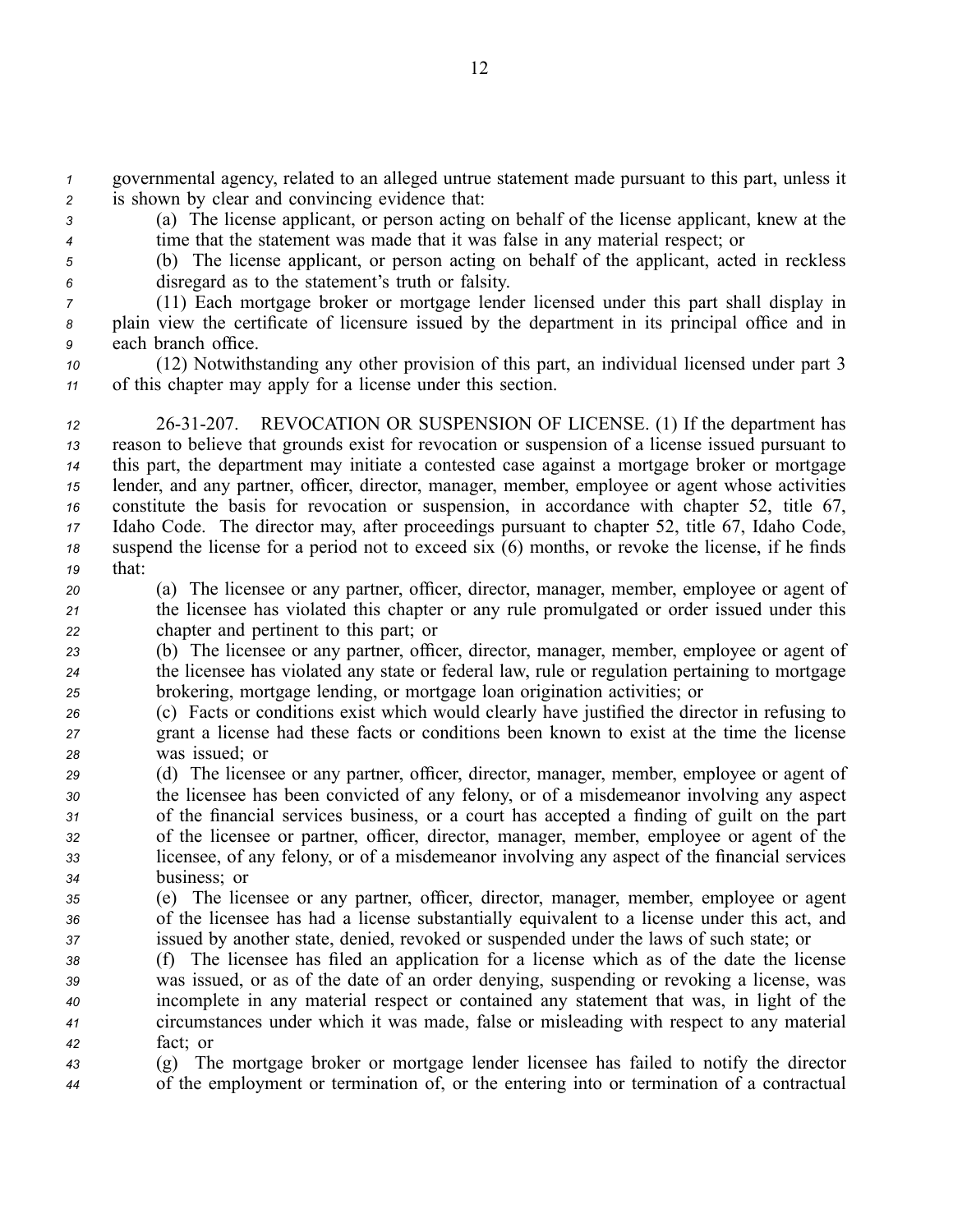*1* relationship with, a licensed mortgage loan originator pursuant to section 26-31-208(2), *<sup>2</sup>* Idaho Code; or

*<sup>3</sup>* (h) The mortgage broker or mortgage lender licensee has failed to supervise diligently <sup>4</sup> and control the mortgage-related activities of a mortgage loan originator as defined in part *<sup>5</sup>* 3 of this chapter and that is employed by the licensee.

 (2) If the director finds that good cause exists for revocation of <sup>a</sup> license issued under this part, and that enforcement of this chapter and the public interest require immediate suspension of the license pending investigation, he may, after <sup>a</sup> hearing upon five (5) days' written notice, enter an order suspending the license for not more than thirty (30) days.

 (3) Any mortgage broker or mortgage lender licensee may relinquish its license by notifying the department in writing of its relinquishment, but this relinquishment shall not affect its liability for acts previously committed, and may not occur after the filing of <sup>a</sup> complaint for revocation of the license.

 (4) The director may, in his discretion, reinstate <sup>a</sup> license issued under this part, terminate <sup>a</sup> suspension or gran<sup>t</sup> <sup>a</sup> new license under this par<sup>t</sup> to <sup>a</sup> person whose license issued under this par<sup>t</sup> has been revoked or suspended, if no fact or condition then exists which clearly would justify the department in refusing to gran<sup>t</sup> <sup>a</sup> license.

 2631208. RECORDS – ANNUAL REPORTS – RENEWAL OF LICENSE. (1) Every licensee under this par<sup>t</sup> shall maintain records, including financial records in conformity with generally accepted accounting principles, in <sup>a</sup> manner that will enable the director to determine whether the licensee is complying with the provisions of this part. The recordkeeping system of the licensee shall be sufficient if it makes the required information reasonably available to the director. The records need not be kept in the place of business where residential mortgage loans are made, if the director is given free access to the records wherever located. The records pertaining to any loan need not be preserved for more than three (3) years after making the final entry relating to the loan.

*<sup>27</sup>* (2) Every mortgage broker or mortgage lender licensed under this par<sup>t</sup> that employs or *<sup>28</sup>* contracts with <sup>a</sup> mortgage loan originator licensed under par<sup>t</sup> 3 of this chapter, for the purpose *<sup>29</sup>* of conducting mortgage loan origination activities in Idaho, shall:

- *<sup>30</sup>* (a) Notify the director through the NMLSR, or as otherwise prescribed by the director, of *<sup>31</sup>* the employment of, or contractual relationship with, <sup>a</sup> mortgage loan originator licensee *<sup>32</sup>* within thirty (30) days of such employment or contract;
- *<sup>33</sup>* (b) Notify the director through the NMLSR, or as otherwise prescribed by the director, *<sup>34</sup>* of the termination of employment of, or contractual relationship with, <sup>a</sup> mortgage loan *<sup>35</sup>* originator licensee within thirty (30) days of such termination; and
- *<sup>36</sup>* (c) Maintain any records relating to the employment of, or contractual relationship with, *<sup>37</sup>* <sup>a</sup> mortgage loan originator licensee, for <sup>a</sup> period not to exceed three (3) years.

 (3) On or before December 31 of each year, every mortgage broker and mortgage lender licensee under this par<sup>t</sup> shall pay through the NMLSR, or as otherwise prescribed by the director, an annual license renewal fee of one hundred fifty dollars (\$150), and file with the director through the NMLSR, or as otherwise prescribed by the director, <sup>a</sup> renewal form containing such information as the director may require.

*<sup>43</sup>* (4) On or before March 31 of each year, or other date established by the director by *<sup>44</sup>* rule, every mortgage broker and mortgage lender licensee under this par<sup>t</sup> shall file with the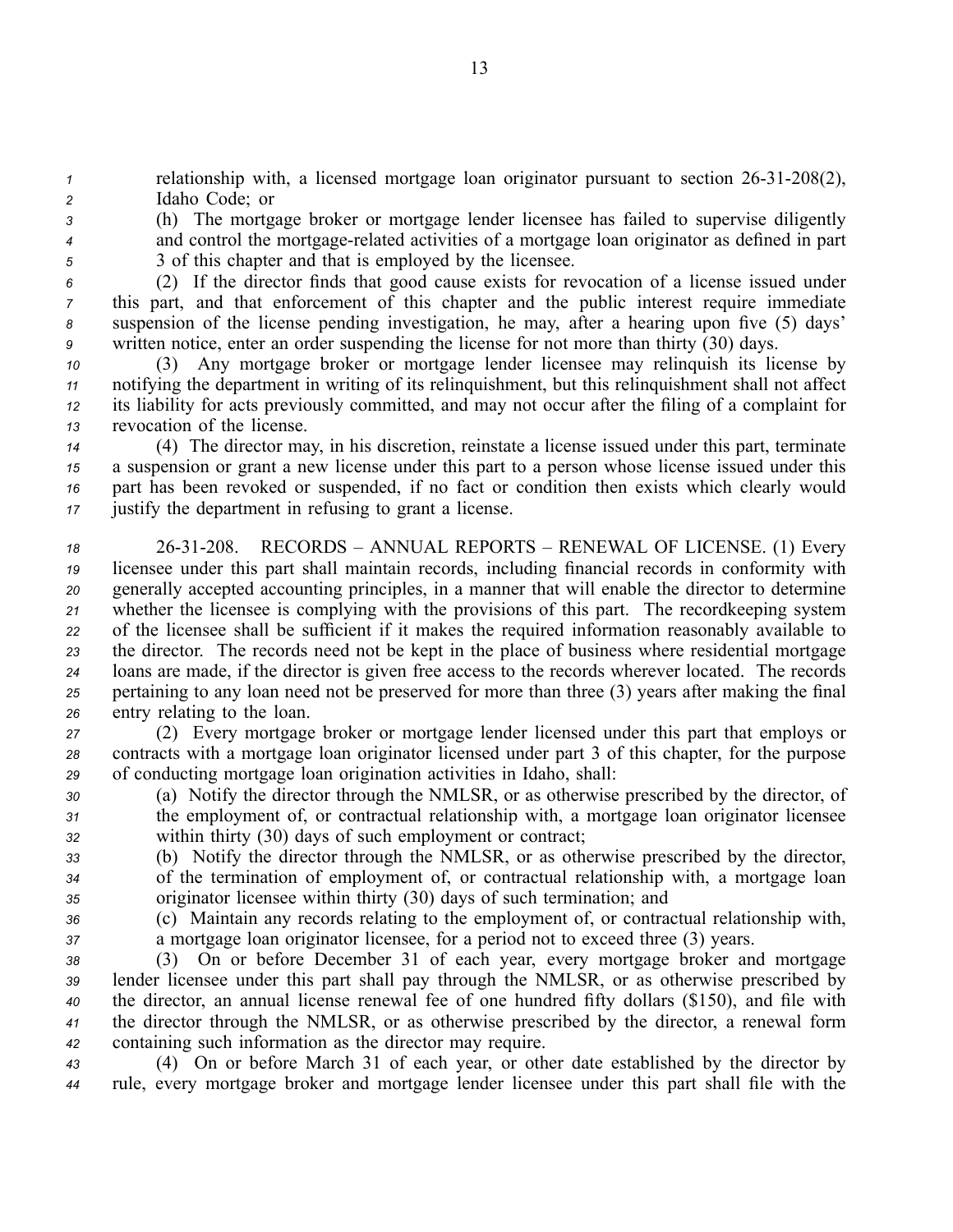*<sup>1</sup>* director <sup>a</sup> composite annual repor<sup>t</sup> containing such information as the director may require for *<sup>2</sup>* the residential mortgage loans made or brokered by it for the preceding calendar year.

*<sup>3</sup>* (5) Each mortgage broker and mortgage lender licensee under this par<sup>t</sup> shall, as required *<sup>4</sup>* by the NMLSR, submit to the NMLSR reports of condition, which shall be in such form and *<sup>5</sup>* shall contain such information as the NMLSR may require.

 2631209. EXAMINATION AND INVESTIGATIONS. (1) The director shall examine periodically at intervals he deems appropriate, the loans and business records of each licensee under this part. In addition, for the purpose of discovering violations of the provisions of this par<sup>t</sup> or securing information lawfully required pursuan<sup>t</sup> to this part, the director may at any time investigate the loans, business, books and records of any such licensee. For these purposes, the director shall have free and reasonable access to the offices, places of business and books and records of the licensee. The director, for purposes of examination of licensees under this part, shall be paid the actual cost of examination by such licensee within thirty (30) days of the completion of the examination.

 (2) If the records of <sup>a</sup> licensee under this par<sup>t</sup> are located outside of this state, the licensee shall have the option to make such records available to the director at <sup>a</sup> convenient location within this state, or pay the reasonable and necessary expenses for the director or his representative to examine such records at the place where they are maintained. The director may designate representatives, including comparable officials of the state in which the records are located, to inspect such records on his behalf.

 (3) For the purposes of this section, the director may administer oaths or affirmations, and upon his own motion or upon reques<sup>t</sup> of any party, may subpoena witnesses, compel their attendance, adduce evidence and require the production of any matter which is relevant to the investigation, including the existence, description, nature, custody, condition, and location of any books, documents, or other tangible things and the identity and location of persons having knowledge of relevant facts, or any other matter reasonably calculated to lead to the discovery of admissible evidence.

*<sup>28</sup>* (4) Upon failure to obey <sup>a</sup> subpoena or to give testimony and upon reasonable notice to *<sup>29</sup>* all persons affected thereby, the director may apply to the district court for an order compelling *<sup>30</sup>* compliance.

 2631210. RESTRICTIONS ON FEES AND CHARGES. (1) A person subject to this par<sup>t</sup> shall not require <sup>a</sup> borrower or person seeking <sup>a</sup> loan modification to pay any fees or charges prior to <sup>a</sup> residential mortgage loan closing, or prior to the completion of <sup>a</sup> loan modification, except:

- *<sup>35</sup>* (a) Charges actually incurred by the person subject to this par<sup>t</sup> on behalf of the borrower *<sup>36</sup>* or person seeking <sup>a</sup> loan modification for services which have been rendered by third *<sup>37</sup>* parties. These fees may include, but are not limited to, fees for credit reports, flood *<sup>38</sup>* insurance certifications, property inspections, title insurance commitments, UCC4 lien *<sup>39</sup>* searches and appraisals;
- *<sup>40</sup>* (b) An application fee;
- *<sup>41</sup>* (c) A ratelock fee;
- *<sup>42</sup>* (d) A commitment fee upon approval of the residential mortgage loan;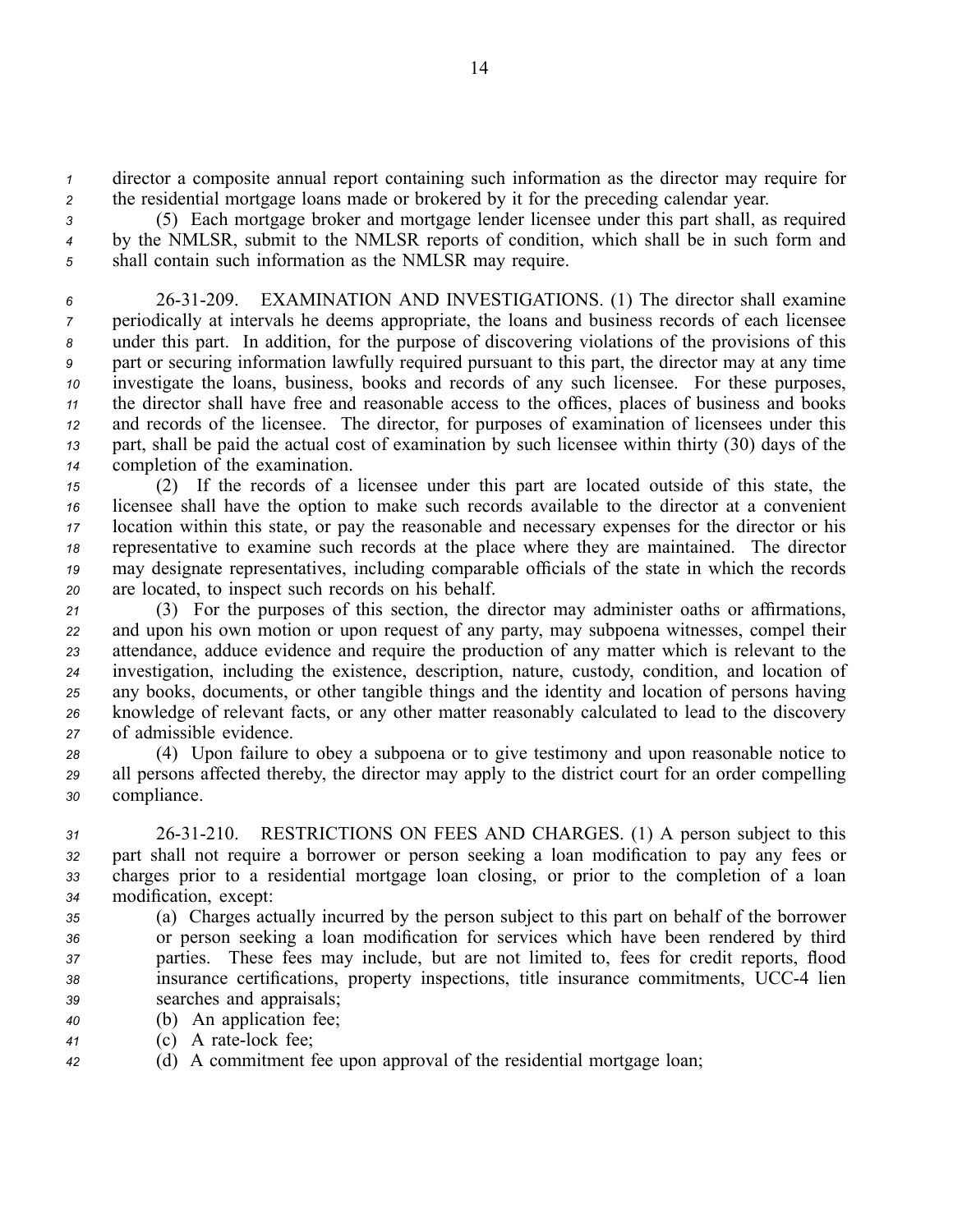*<sup>1</sup>* (e) A cancellation fee which may be charged and collected by <sup>a</sup> person subject to this *<sup>2</sup>* par<sup>t</sup> at any time either prior to the scheduled closing of <sup>a</sup> residential mortgage loan *<sup>3</sup>* transaction, completion of <sup>a</sup> loan modification or subsequent thereto.

*<sup>4</sup>* (2) Any fees charged under the authority of this section must be reasonable and *<sup>5</sup>* customary as to the type and the amount of the fee charged.

*6* 2631211. PROHIBITED PRACTICES OF MORTGAGE BROKERS AND *<sup>7</sup>* MORTGAGE LENDERS. No mortgage broker or mortgage lender licensee under this par<sup>t</sup> or *<sup>8</sup>* person required under this par<sup>t</sup> to have such license shall:

*<sup>9</sup>* (1) Obtain any exclusive dealing or exclusive agency agreemen<sup>t</sup> from any borrower;

*<sup>10</sup>* (2) Delay closing of any residential mortgage loan for the purpose of increasing interest, *<sup>11</sup>* costs, fees or charges payable by the borrower;

*<sup>12</sup>* (3) Accept any fees at closing which were not previously disclosed fully to the borrower;

*<sup>13</sup>* (4) Obtain any agreemen<sup>t</sup> or instrument in which blanks are left to be filled in after *<sup>14</sup>* signing by <sup>a</sup> borrower;

*<sup>15</sup>* (5) Engage in any misrepresentation or omission of <sup>a</sup> material fact in connection with <sup>a</sup> *<sup>16</sup>* residential mortgage loan;

 (6) Make payment, whether directly or indirectly, of any kind to any inhouse or fee appraiser for the purpose of influencing the independent judgment of the appraiser with respec<sup>t</sup> to the value of any residential real property which is to be covered by <sup>a</sup> residential mortgage *<sup>20</sup>* loan;

*<sup>21</sup>* (7) Make any false promise likely to influence or persuade, or pursue <sup>a</sup> course of *<sup>22</sup>* misrepresentations and false promises through mortgage loan originators or other agents, or *<sup>23</sup>* through advertising or otherwise;

*<sup>24</sup>* (8) Misrepresent, circumvent or conceal, through whatever subterfuge or device, any of *<sup>25</sup>* the material terms of <sup>a</sup> residential mortgage loan transaction;

 (9) Enter into any agreement, with or without the paymen<sup>t</sup> of <sup>a</sup> fee, to fix in advance <sup>a</sup> particular interest rate or other term in <sup>a</sup> residential mortgage loan unless written confirmation of the agreemen<sup>t</sup> is delivered to the borrower as required by rule promulgated pursuan<sup>t</sup> to this chapter and pertinent to this part;

*<sup>30</sup>* (10) Engage in mortgage loan origination activity through any person who at the time of *<sup>31</sup>* such mortgage loan origination activity does not hold <sup>a</sup> mortgage loan originator license issued *<sup>32</sup>* by the department pursuan<sup>t</sup> to this chapter; nor

 (11) Receive <sup>a</sup> fee for engaging in loan modification activities excep<sup>t</sup> pursuan<sup>t</sup> to <sup>a</sup> written agreemen<sup>t</sup> between the person subject to this par<sup>t</sup> and <sup>a</sup> person seeking <sup>a</sup> loan modification. The written agreemen<sup>t</sup> must specify the amount of the fee that will be charged to the person seeking <sup>a</sup> loan modification, specify the terms of the loan for which modification will be sought and disclose the expected impact of the loan modification on the monthly paymen<sup>t</sup> and length of the loan.

 2631212. CONTINUING EDUCATION OF QUALIFIED PERSONS IN 40 CHARGE. The continuing education requirements set forth in section 26-31-310, Idaho Code, shall apply to each qualified person in charge designated by <sup>a</sup> mortgage broker or mortgage lender licensed under this part.

15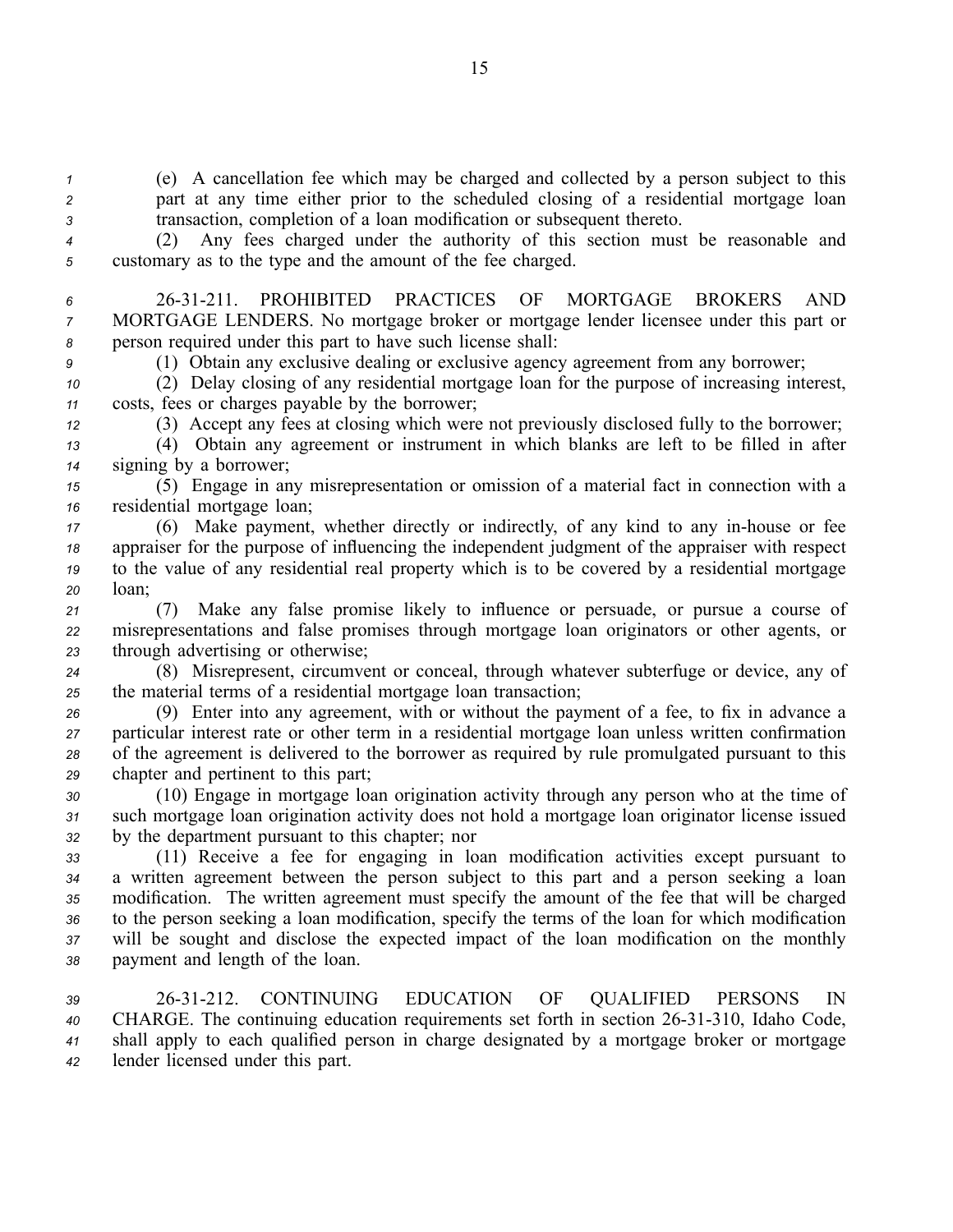## *<sup>1</sup>* PART 3.

## *<sup>2</sup>* PROVISIONS APPLICABLE TO MORTGAGE LOAN ORIGINATORS

*<sup>3</sup>* 2631301. TITLE. This par<sup>t</sup> 3 of the chapter may be cited as the "Idaho Secure and *<sup>4</sup>* Fair Enforcement for Mortgage Licensing Act of 2009" or the "Idaho S.A.F.E. Mortgage *<sup>5</sup>* Licensing Act of 2009."

 2631302. PURPOSE OF THIS PART. (1) The activities of mortgage loan originators and the origination or offering of financing for residential real property have <sup>a</sup> direct, valuable and immediate impact upon Idaho consumers, Idaho's economy, the neighborhoods and communities of Idaho, and the housing and real estate industry. The legislature finds that accessibility to mortgage credit is vital to the state's citizens. The legislature also finds that it is essential for the protection of the citizens of Idaho and the stability of Idaho's economy that reasonable standards for licensing and regulation of the business practices of mortgage loan originators be imposed. The legislature further finds that the obligations of mortgage loan originators to consumers in connection with originating or making residential mortgage loans are such as to warrant the regulation of the mortgage loan origination process. The purpose of this par<sup>t</sup> is to protect consumers seeking mortgage loans and to ensure that the mortgage industry is operating without unfair, deceptive, and fraudulent practices on the par<sup>t</sup> of mortgage loan originators. Therefore, the legislature establishes within this par<sup>t</sup> an effective system of supervision of mortgage loan originators and enforcement authority, including:

*<sup>20</sup>* (a) The authority of the director to issue licenses to conduct business under this part, *<sup>21</sup>* and the authority to promulgate rules and adopt procedures necessary to the licensing of *<sup>22</sup>* persons covered under this part;

*<sup>23</sup>* (b) The authority of the director to deny, suspend, condition or revoke licenses issued *<sup>24</sup>* under this part;

 (c) The authority of the director to examine, investigate and conduct enforcement actions as necessary to carry out the intended purposes of this part, including the authority to subpoena witnesses and documents, enter orders, including cease and desist orders, order restitution and monetary penalties, and order the removal and ban of individuals from office or employment.

*<sup>30</sup>* (2) The director shall have broad administrative authority to administer, interpret and *<sup>31</sup>* enforce this part, and to promulgate rules and issue orders implementing this part, to carry out *<sup>32</sup>* the intention of the legislature under this part.

*<sup>33</sup>* 2631303. DEFINITIONS. For purposes of this part, the following definitions shall *<sup>34</sup>* apply:

*<sup>35</sup>* (1) "Depository institution" has the same meaning as in section 3 of the federal deposit *<sup>36</sup>* insurance act, and includes any credit union.

*<sup>37</sup>* (2) "Federal banking agency" means the board of governors of the federal reserve *<sup>38</sup>* system, the comptroller of the currency, the director of the office of thrift supervision, the *<sup>39</sup>* national credit union administration and the federal deposit insurance corporation.

*<sup>40</sup>* (3) "Immediate family member" means <sup>a</sup> spouse, child, sibling, parent, grandparent or *<sup>41</sup>* grandchild, and includes stepparents, stepchildren, stepsiblings and adoptive relationships.

*<sup>42</sup>* (4) "Individual" means <sup>a</sup> natural person.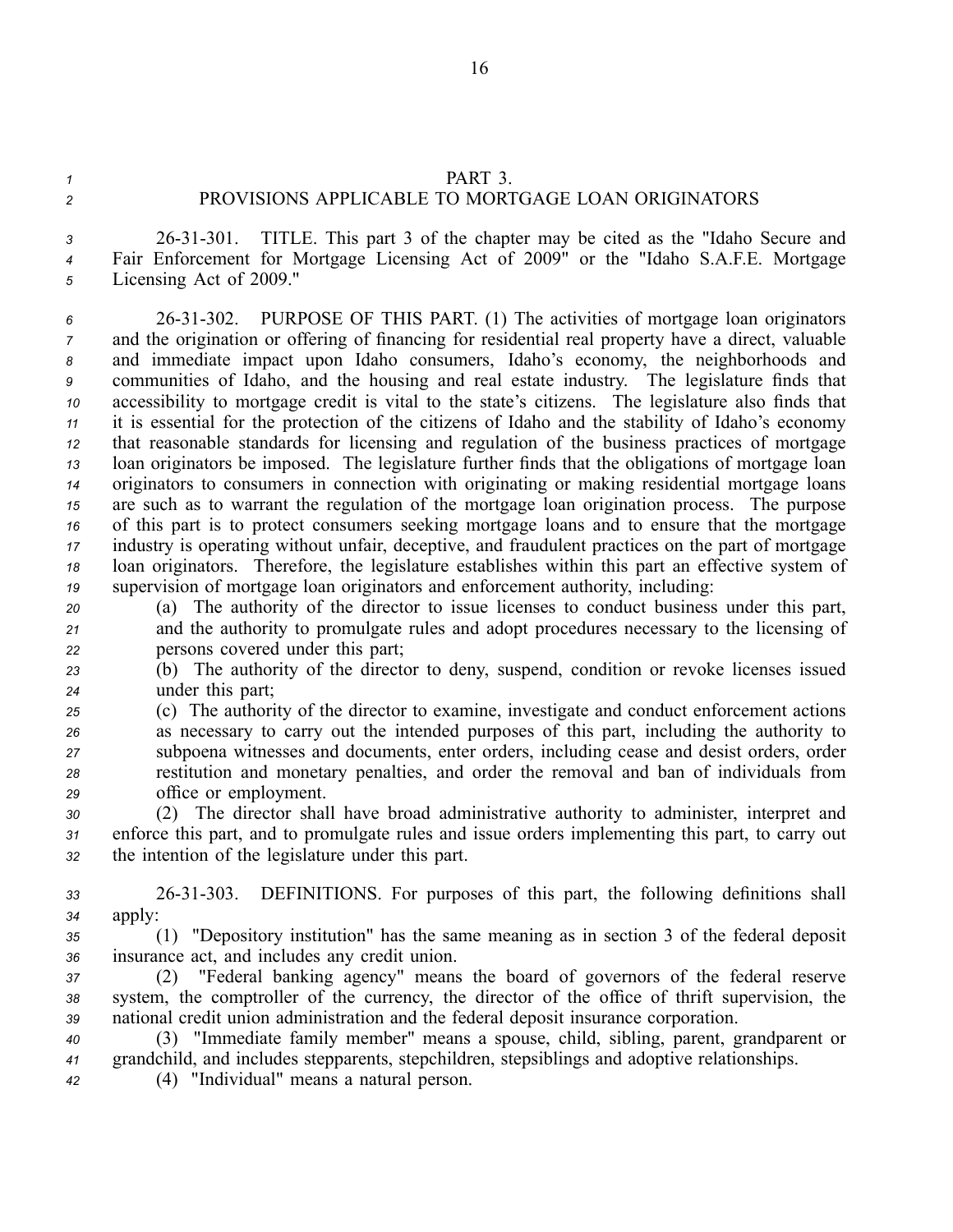*<sup>1</sup>* (5) "Loan processor or underwriter" means an individual who performs clerical or *<sup>2</sup>* suppor<sup>t</sup> duties as an employee at the direction of and subject to the supervision and instruction *<sup>3</sup>* of <sup>a</sup> person licensed, or exemp<sup>t</sup> from licensing under this chapter.

- 
- 

*<sup>4</sup>* (a) For the purposes of this subsection clerical or suppor<sup>t</sup> duties may include, subsequent *<sup>5</sup>* to the receipt of an application:

*<sup>6</sup>* (i) The receipt, collection, distribution and analysis of information common for *<sup>7</sup>* the processing or underwriting of <sup>a</sup> residential mortgage loan; and

 (ii) Communicating with <sup>a</sup> consumer to obtain the information necessary for the processing or underwriting of <sup>a</sup> loan, to the extent that such communication does not include offering or negotiating loan rates or terms or counseling consumers about residential mortgage loan rates or terms.

 (b) An individual engaging solely in loan processor or underwriter activities shall not represen<sup>t</sup> to the public, through advertising or other means of communicating or providing information, including the use of business cards, stationery, brochures, signs, rate lists or other promotional items, that such individual can or will perform any of the activities of <sup>a</sup> mortgage loan originator.

*<sup>17</sup>* (6) "Mortgage loan originator" means an individual who for compensation or gain or in *<sup>18</sup>* the expectation of compensation or gain takes <sup>a</sup> residential mortgage loan application, or offers *<sup>19</sup>* or negotiates terms of <sup>a</sup> residential mortgage loan.

- *<sup>20</sup>* (a) Mortgage loan originator does not mean the following:
- *<sup>21</sup>* (i) An individual engaged solely as <sup>a</sup> loan processor or underwriter excep<sup>t</sup> as 22 otherwise provided in section 26-31-304(4), Idaho Code;

 (ii) A person or entity that only performs real estate brokerage activity and is licensed or registered in accordance with Idaho law, unless the person or entity is compensated by <sup>a</sup> lender, <sup>a</sup> mortgage broker or other mortgage loan originator, or by any agen<sup>t</sup> of such lender, mortgage broker or other mortgage loan originator;

- *<sup>27</sup>* (iii) A person or entity solely involved in extensions of credit relating to timeshare *<sup>28</sup>* plans, as that term is defined in 11 U.S.C. section 101(53D); and
- *<sup>29</sup>* (iv) A person that only performs the activities of <sup>a</sup> manufactured housing resale *<sup>30</sup>* broker, responsible managing employee, retailer or salesman as defined in and *<sup>31</sup>* licensed under chapter 21, title 44, Idaho Code, unless the person is compensated *<sup>32</sup>* by <sup>a</sup> lender, <sup>a</sup> mortgage broker or other mortgage loan originator, or by any *<sup>33</sup>* agen<sup>t</sup> of such lender, mortgage broker or other mortgage loan originator. This *<sup>34</sup>* subparagraph shall not apply if the United States department of housing and urban *<sup>35</sup>* development finds, through guideline, rule, regulation or interpretive letter, that it 36 is inconsistent with the requirements of P.L. 110-289, title V.

*<sup>37</sup>* (b) For the purposes of this section, "real estate brokerage activity" means any activity *<sup>38</sup>* that involves offering or providing real estate brokerage services to the public, including:

- *<sup>39</sup>* (i) Acting as <sup>a</sup> real estate agen<sup>t</sup> or real estate broker for <sup>a</sup> buyer, seller, lessor or *<sup>40</sup>* lessee of real property;
- *<sup>41</sup>* (ii) Bringing together parties interested in the sale, purchase, lease, rental or *<sup>42</sup>* exchange of real property;
- *<sup>43</sup>* (iii) Negotiating, on behalf of any party, any portion of <sup>a</sup> contract relating to the *<sup>44</sup>* sale, purchase, lease, rental or exchange of real property, other than in connection *<sup>45</sup>* with providing financing with respec<sup>t</sup> to any such transaction;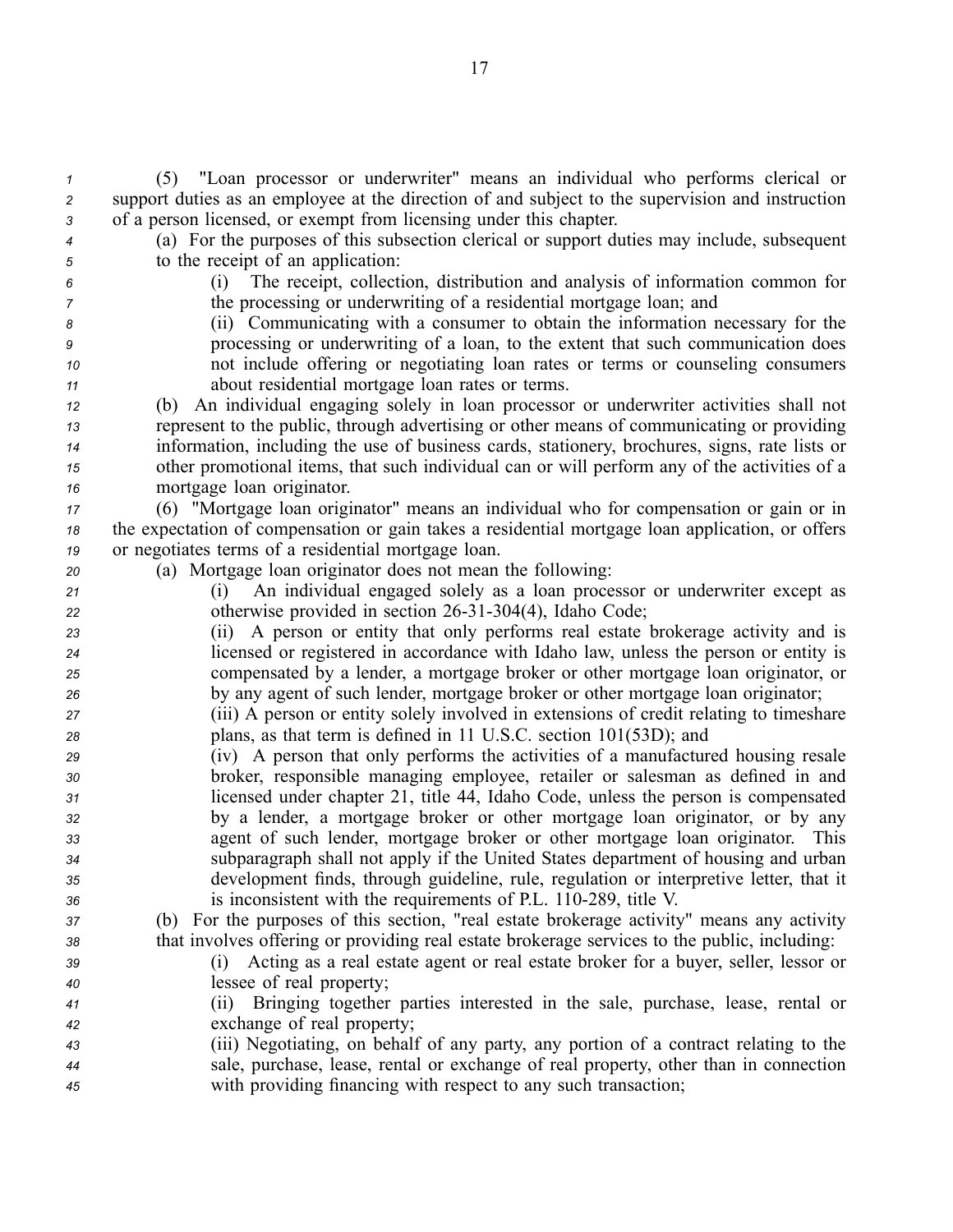| $\mathcal I$<br>2<br>$\mathbf{3}$<br>$\boldsymbol{4}$<br>5<br>6<br>7<br>8<br>9<br>10<br>11<br>12 | (iv) Engaging in any activity for which a person is required to be registered or<br>licensed as a real estate agent or real estate broker under law; and<br>Offering to engage in any activity, or act in any capacity, described in<br>(v)<br>subparagraphs (i) through (iv) of this paragraph.<br>(7) "Nontraditional mortgage product" means any mortgage product other than a thirty<br>(30) year fixed rate mortgage.<br>(8) "Registered mortgage loan originator" means any individual who is registered with,<br>and maintains a unique identifier through the NMLSR, who meets the definition of mortgage<br>loan originator and who is an employee of one (1) of the following:<br>(a) A depository institution;<br>(b) A subsidiary that is owned and controlled by a depository institution and regulated by<br>a federal banking agency; or |
|--------------------------------------------------------------------------------------------------|---------------------------------------------------------------------------------------------------------------------------------------------------------------------------------------------------------------------------------------------------------------------------------------------------------------------------------------------------------------------------------------------------------------------------------------------------------------------------------------------------------------------------------------------------------------------------------------------------------------------------------------------------------------------------------------------------------------------------------------------------------------------------------------------------------------------------------------------------------|
| 13                                                                                               | (c) An institution regulated by the farm credit administration.                                                                                                                                                                                                                                                                                                                                                                                                                                                                                                                                                                                                                                                                                                                                                                                         |
| 14<br>15<br>16<br>$17$<br>18<br>19                                                               | 26-31-304. LICENSE AND REGISTRATION REQUIRED — EXEMPTIONS. (1)<br>Unless specifically exempt under subsection (3) of this section, an individual shall not engage<br>in the business of a mortgage loan originator with respect to any dwelling located in this<br>state without first obtaining and maintaining annually a license under this part. Each licensed<br>mortgage loan originator shall register with and maintain a valid unique identifier issued by the<br>NMLSR.                                                                                                                                                                                                                                                                                                                                                                       |
| 20                                                                                               | (2) In order to facilitate an orderly transition to licensing and minimize disruption in the                                                                                                                                                                                                                                                                                                                                                                                                                                                                                                                                                                                                                                                                                                                                                            |
| 21                                                                                               | mortgage marketplace, the effective dates for subsection (1) of this section are as follows:                                                                                                                                                                                                                                                                                                                                                                                                                                                                                                                                                                                                                                                                                                                                                            |
| 22                                                                                               | (a) For all individuals other than those described in subsection $(2)(b)$ of this section, the                                                                                                                                                                                                                                                                                                                                                                                                                                                                                                                                                                                                                                                                                                                                                          |
| 23                                                                                               | effective date is July 31, 2010, or such later date approved by the secretary of the U.S.                                                                                                                                                                                                                                                                                                                                                                                                                                                                                                                                                                                                                                                                                                                                                               |
| 24                                                                                               | department of housing and urban development, pursuant to the authority granted under                                                                                                                                                                                                                                                                                                                                                                                                                                                                                                                                                                                                                                                                                                                                                                    |
| 25                                                                                               | P.L. 110-289, section 1508(a).                                                                                                                                                                                                                                                                                                                                                                                                                                                                                                                                                                                                                                                                                                                                                                                                                          |
| 26                                                                                               | (b) For all individuals licensed as mortgage loan originators at the time of the enactment                                                                                                                                                                                                                                                                                                                                                                                                                                                                                                                                                                                                                                                                                                                                                              |
| 27                                                                                               | of this part, the effective date is January 1, 2011, or such later date approved by the                                                                                                                                                                                                                                                                                                                                                                                                                                                                                                                                                                                                                                                                                                                                                                 |
| 28                                                                                               | secretary of the U.S. department of housing and urban development, pursuant to the                                                                                                                                                                                                                                                                                                                                                                                                                                                                                                                                                                                                                                                                                                                                                                      |
| 29                                                                                               | authority granted under P.L. 110-289, section 1508(a).                                                                                                                                                                                                                                                                                                                                                                                                                                                                                                                                                                                                                                                                                                                                                                                                  |
| 30                                                                                               | (3) The following are exempt from this part:                                                                                                                                                                                                                                                                                                                                                                                                                                                                                                                                                                                                                                                                                                                                                                                                            |
| 31                                                                                               | (a) Registered mortgage loan originators when acting on behalf of an entity described in                                                                                                                                                                                                                                                                                                                                                                                                                                                                                                                                                                                                                                                                                                                                                                |
| 32                                                                                               | section $26-31-303(8)(a)$ through (c), Idaho Code;                                                                                                                                                                                                                                                                                                                                                                                                                                                                                                                                                                                                                                                                                                                                                                                                      |
| 33                                                                                               | (b) Any individual who offers or negotiates terms of a residential mortgage loan with or                                                                                                                                                                                                                                                                                                                                                                                                                                                                                                                                                                                                                                                                                                                                                                |
| 34                                                                                               | on behalf of an immediate family member of the individual;                                                                                                                                                                                                                                                                                                                                                                                                                                                                                                                                                                                                                                                                                                                                                                                              |
| 35                                                                                               | (c) Any individual who offers or negotiates terms of a residential mortgage loan that is                                                                                                                                                                                                                                                                                                                                                                                                                                                                                                                                                                                                                                                                                                                                                                |
| 36                                                                                               | secured by a dwelling that serves as the individual's residence; and                                                                                                                                                                                                                                                                                                                                                                                                                                                                                                                                                                                                                                                                                                                                                                                    |
| 37                                                                                               | (d) A licensed attorney who negotiates the terms of a residential mortgage loan on behalf                                                                                                                                                                                                                                                                                                                                                                                                                                                                                                                                                                                                                                                                                                                                                               |
| 38                                                                                               | of a client as an ancillary matter to the attorney's representation of the client, unless the                                                                                                                                                                                                                                                                                                                                                                                                                                                                                                                                                                                                                                                                                                                                                           |
| 39                                                                                               | attorney is compensated by a lender, a mortgage broker or other mortgage loan originator                                                                                                                                                                                                                                                                                                                                                                                                                                                                                                                                                                                                                                                                                                                                                                |
| 40                                                                                               | or by any agent of such lender, mortgage broker or other mortgage loan originator.                                                                                                                                                                                                                                                                                                                                                                                                                                                                                                                                                                                                                                                                                                                                                                      |
| 41                                                                                               | (4) A loan processor or underwriter who is an independent contractor may not engage                                                                                                                                                                                                                                                                                                                                                                                                                                                                                                                                                                                                                                                                                                                                                                     |
| 42                                                                                               | in the activities of a loan processor or underwriter unless such independent contractor loan<br>processor or underwriter obtains and maintains a license under subsection (1) of this section.                                                                                                                                                                                                                                                                                                                                                                                                                                                                                                                                                                                                                                                          |
| 43                                                                                               | Each independent contractor loan processor or underwriter licensed as a mortgage loan                                                                                                                                                                                                                                                                                                                                                                                                                                                                                                                                                                                                                                                                                                                                                                   |
| 44                                                                                               |                                                                                                                                                                                                                                                                                                                                                                                                                                                                                                                                                                                                                                                                                                                                                                                                                                                         |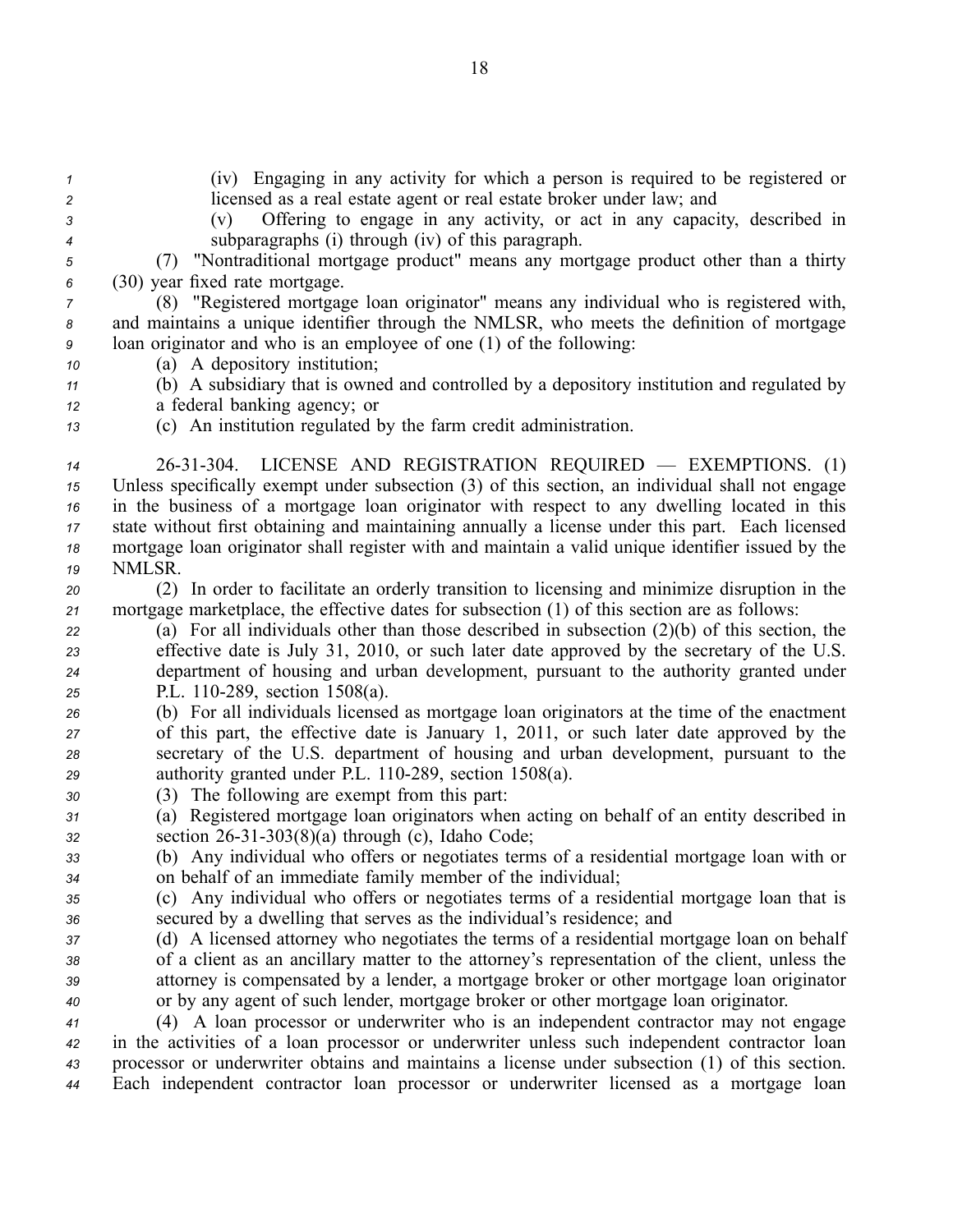*<sup>1</sup>* originator must have and maintain <sup>a</sup> valid unique identifier issued by the nationwide mortgage *<sup>2</sup>* licensing system and registry.

 (5) For the purpose of implementing an orderly and efficient application and licensing process the director may establish licensing rules and interim procedures for licensing and acceptance of applications. For previously registered or licensed individuals the director may establish expedited review and licensing procedures.

 2631305. LICENSE AND REGISTRATION APPLICATION. (1) Applicants for <sup>a</sup> license under this par<sup>t</sup> shall apply through the NMLSR in <sup>a</sup> form prescribed by the director. Each form shall include such content as the director may reasonably require, shall be updated as necessary to keep the information current and shall be accompanied by <sup>a</sup> nonrefundable application fee of two hundred dollars (\$200).

*<sup>12</sup>* (2) In order to fulfill the purposes of this part, the director may establish relationships or *<sup>13</sup>* enter into contracts with the NMLSR or other entities designated by the NMLSR to collect and *<sup>14</sup>* maintain records and to process fees.

*<sup>15</sup>* (3) Applicants for licensure under this par<sup>t</sup> shall submit the following to the NMLSR:

*<sup>16</sup>* (a) Fingerprints for submission to the federal bureau of investigation, and any *<sup>17</sup>* governmental agency or entity authorized to receive such information for <sup>a</sup> state, national *<sup>18</sup>* and international criminal history background check; and

*<sup>19</sup>* (b) Personal history and experience in <sup>a</sup> form prescribed by the NMLSR, including the *<sup>20</sup>* authorization for the NMLSR and the director to obtain the following:

*<sup>21</sup>* (i) An independent credit repor<sup>t</sup> obtained from <sup>a</sup> consumer reporting agency *<sup>22</sup>* described in section 603(p) of the fair credit reporting act; and

*<sup>23</sup>* (ii) Information related to any administrative, civil or criminal findings by any *<sup>24</sup>* governmental jurisdiction.

 (4) For the purposes of this section and in order to reduce the points of contact which the federal bureau of investigation may have to maintain for purposes of subsection (3)(a) and (b)(ii) of this section, the director may use the NMLSR as <sup>a</sup> channeling agen<sup>t</sup> for requesting information from and distributing information to the department of justice or any governmental *29* agency.

 (5) For the purposes of this section and in order to reduce the points of contact which the director may have to maintain for purposes of subsection (3)(b)(i) and (ii) of this section, the director may use the NMLSR as <sup>a</sup> channeling agen<sup>t</sup> for requesting and distributing information to and from any source so directed by the director.

*<sup>34</sup>* (6) Upon written request, an applicant for <sup>a</sup> license under this par<sup>t</sup> is entitled to <sup>a</sup> hearing *<sup>35</sup>* on the question of his qualifications for <sup>a</sup> license if:

*<sup>36</sup>* (a) The director has notified the applicant in writing that his application has been denied *<sup>37</sup>* and the reques<sup>t</sup> for <sup>a</sup> hearing is made not more than fifteen (15) days after the director *<sup>38</sup>* mailed the written notification of denial; or

*<sup>39</sup>* (b) The director has not issued the applicant <sup>a</sup> license within sixty (60) days after the *<sup>40</sup>* application for the license was filed.

*<sup>41</sup>* If <sup>a</sup> hearing is held, the applicant shall reimburse, pro rata, the director for his reasonable *<sup>42</sup>* and necessary expenses incurred as <sup>a</sup> result of the hearing. The director shall state, in *<sup>43</sup>* substance, his findings that suppor<sup>t</sup> <sup>a</sup> denial of an application.

*<sup>44</sup>* (7) The director may suspend action upon an application for <sup>a</sup> license pursuan<sup>t</sup> to this *<sup>45</sup>* par<sup>t</sup> pending the resolution of any criminal charge before <sup>a</sup> court of competent jurisdiction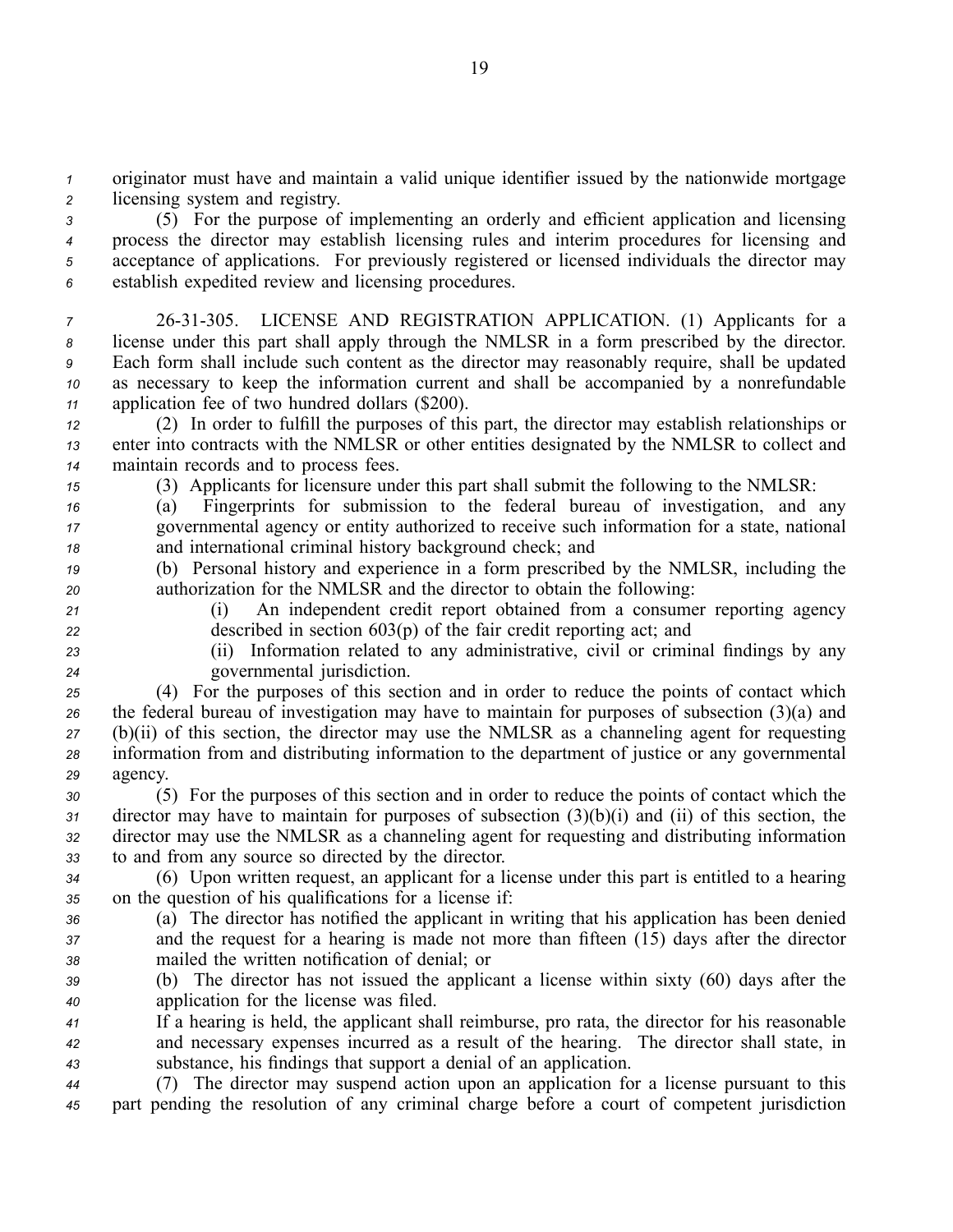*<sup>1</sup>* against the applicant which could disqualify the applicant from licensure if the applicant is *<sup>2</sup>* found guilty of or pleads guilty to the pending charge.

 (8) The director may suspend action upon an application for <sup>a</sup> license pursuan<sup>t</sup> to this par<sup>t</sup> pending resolution of any civil action or administrative proceeding against an applicant that involves any aspec<sup>t</sup> of <sup>a</sup> financial service business, the outcome of which could disqualify the applicant from licensure.

 (9) A license applicant under this par<sup>t</sup> shall make complete disclosure of all information required in the license application. A license applicant or person acting on behalf of the applicant is not liable in any civil action other than <sup>a</sup> civil action brought by <sup>a</sup> governmental agency related to an alleged untrue statement made pursuan<sup>t</sup> to this section, unless it is shown *<sup>11</sup>* that:

*<sup>12</sup>* (a) The license applicant, or person acting on behalf of the license applicant, knew at the *<sup>13</sup>* time that the statement was made that it was materially false; or

*<sup>14</sup>* (b) The license applicant or person acting on behalf of the license applicant acted in *<sup>15</sup>* reckless disregard as to the truth or falsity of the statement.

*<sup>16</sup>* 2631306. ISSUANCE OF LICENSE. (1) The director shall not issue <sup>a</sup> mortgage loan *<sup>17</sup>* originator license under this par<sup>t</sup> unless the director first makes the following findings:

*<sup>18</sup>* (a) The applicant has never had <sup>a</sup> mortgage loan originator license, or other mortgage *<sup>19</sup>* related license, revoked in any governmental jurisdiction. If such revocation was *<sup>20</sup>* formally vacated, then it shall not be deemed <sup>a</sup> revocation for purposes of this section.

*<sup>21</sup>* (b) The applicant has not been convicted of, found guilty of or pled guilty or nolo *<sup>22</sup>* contendere to, <sup>a</sup> felony in <sup>a</sup> domestic, foreign or military court:

*<sup>23</sup>* (i) During the seven (7) year period immediately preceding the date of the *<sup>24</sup>* application for licensing or registration; or

*<sup>25</sup>* (ii) At any time preceding such date of application, if such felony involved an act *<sup>26</sup>* of fraud, dishonesty, or <sup>a</sup> breach of trust, or money laundering;

*<sup>27</sup>* Any pardon of <sup>a</sup> conviction shall not be deemed <sup>a</sup> conviction for purposes of this section.

 (c) The applicant has demonstrated financial responsibility, character and general fitness sufficient to command the confidence of the community and to warrant <sup>a</sup> determination that the mortgage loan originator will operate honestly, fairly, and efficiently within the purposes of this part. The director shall not base <sup>a</sup> license application denial under this par<sup>t</sup> solely on <sup>a</sup> license applicant's credit score or credit report. For purposes of this section, <sup>a</sup> license applicant is not financially responsible if he has shown <sup>a</sup> disregard for the managemen<sup>t</sup> of his personal financial affairs. A determination that an individual has not shown financial responsibility may include, but is not limited to, consideration of the following:

*<sup>37</sup>* (i) A current outstanding judgment, excep<sup>t</sup> <sup>a</sup> judgment issued solely as <sup>a</sup> result of *<sup>38</sup>* medical expenses;

*<sup>39</sup>* (ii) A current outstanding tax lien or other governmen<sup>t</sup> lien or filing;

*<sup>40</sup>* (iii) A foreclosure within the pas<sup>t</sup> three (3) years; or *<sup>41</sup>* (iv) A pattern of delinquent accounts within the pas<sup>t</sup> three (3) years.

*<sup>42</sup>* (d) The applicant has successfully completed the prelicensing education requirement <sup>43</sup> pursuant to section 26-31-307, Idaho Code.

*<sup>44</sup>* (e) The applicant has passed <sup>a</sup> written test that meets the test requirement pursuan<sup>t</sup> to *<sup>45</sup>* section 2631308, Idaho Code.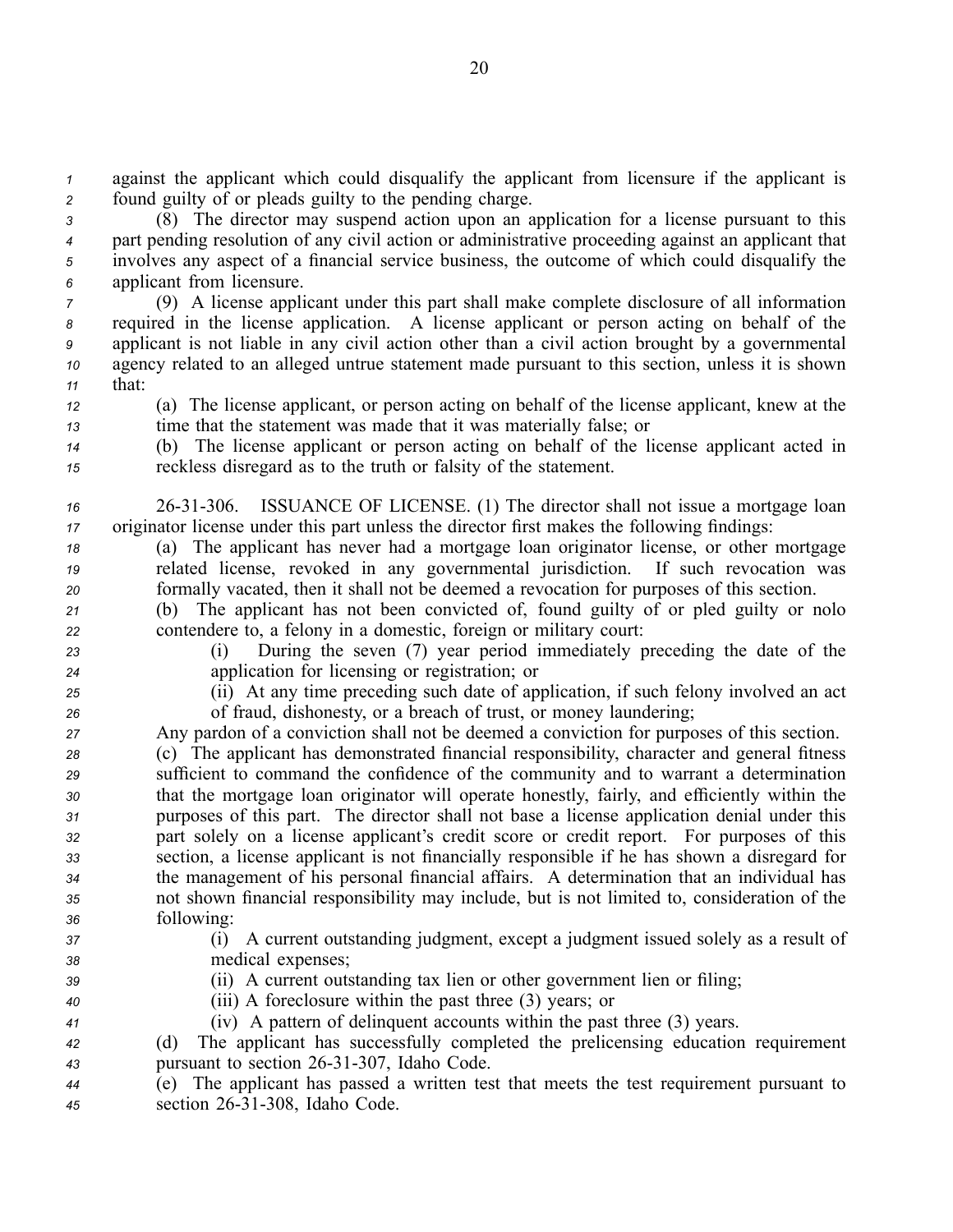(f) The applicant has met the mortgage recovery fund requirement pursuan<sup>t</sup> to section 2 26-31-110, Idaho Code. (g) The applicant has provided information on the application as required in section 2631305, Idaho Code. (2) The director may conduct investigations as he deems necessary to determine the existence of the requirements listed in this section. 2631307. PRELICENSING AND RELICENSING EDUCATION OF MORTGAGE LOAN ORIGINATORS. (1) All individuals seeking <sup>a</sup> mortgage loan originator license under this par<sup>t</sup> shall satisfy the prelicensing education requirement by completing at least twenty (20) hours of course instruction that has been approved by the NMLSR and administered by <sup>a</sup> provider approved by the NMLSR. Course instruction shall include: (a) Three (3) hours minimum of instruction on federal law and regulation; (b) Three (3) hours minimum of instruction on ethics, which shall include fraud, consumer protection and fair lending issues; (c) Two (2) hours minimum of instruction on lending standards for the nontraditional mortgage product marketplace; and (d) Two (2) hours minimum of instruction directly related to this chapter and rules promulgated pursuan<sup>t</sup> to this chapter.

*<sup>19</sup>* (2) Nothing in this section shall preclude any prelicensing education course approved by *<sup>20</sup>* the NMLSR that is provided by the applicant's employer, an entity affiliated with the applicant *<sup>21</sup>* by an agency contract or any subsidiary or affiliate of such employer or entity.

*<sup>22</sup>* (3) The prelicensing education may be completed in <sup>a</sup> classroom, online or by any other *<sup>23</sup>* means approved by the NMLSR.

*<sup>24</sup>* (4) The prelicensing education requirements approved by the NMLSR in subsection *<sup>25</sup>* (1)(a) through (c) of this section for any state shall be accepted as credit toward completion *<sup>26</sup>* of prelicensing education requirements in Idaho.

*<sup>27</sup>* (5) An individual licensed prior to the effective date of this par<sup>t</sup> who is applying to be *<sup>28</sup>* relicensed shall submit proof that he has completed all of the continuing education requirements *<sup>29</sup>* for the year in which the license was last held.

 2631308. TESTING OF MORTGAGE LOAN ORIGINATORS. (1) All individuals seeking <sup>a</sup> mortgage loan originator license under this par<sup>t</sup> shall satisfy the written test requirement by passing <sup>a</sup> qualified written test developed by the NMLSR and administered by <sup>a</sup> provider approved by the NMLSR based upon reasonable standards and subject to subsection (2) of this section.

*<sup>35</sup>* (2) A written test shall not be deemed <sup>a</sup> qualified written test for purposes of subsection *<sup>36</sup>* (1) of this section unless it tests the applicant's knowledge and comprehension in the following *<sup>37</sup>* subject areas:

*<sup>38</sup>* (a) Ethics;

*<sup>39</sup>* (b) Federal and state law and regulation pertaining to mortgage loan origination;

*<sup>40</sup>* (c) Federal and state law and regulation pertaining to fraud, consumer protection, the *<sup>41</sup>* nontraditional mortgage marketplace and fair lending issues.

*<sup>42</sup>* (3) Nothing in this section shall prohibit <sup>a</sup> test provider approved by the NMLSR from *<sup>43</sup>* administering <sup>a</sup> written test at the applicant's place of employment, at the location of any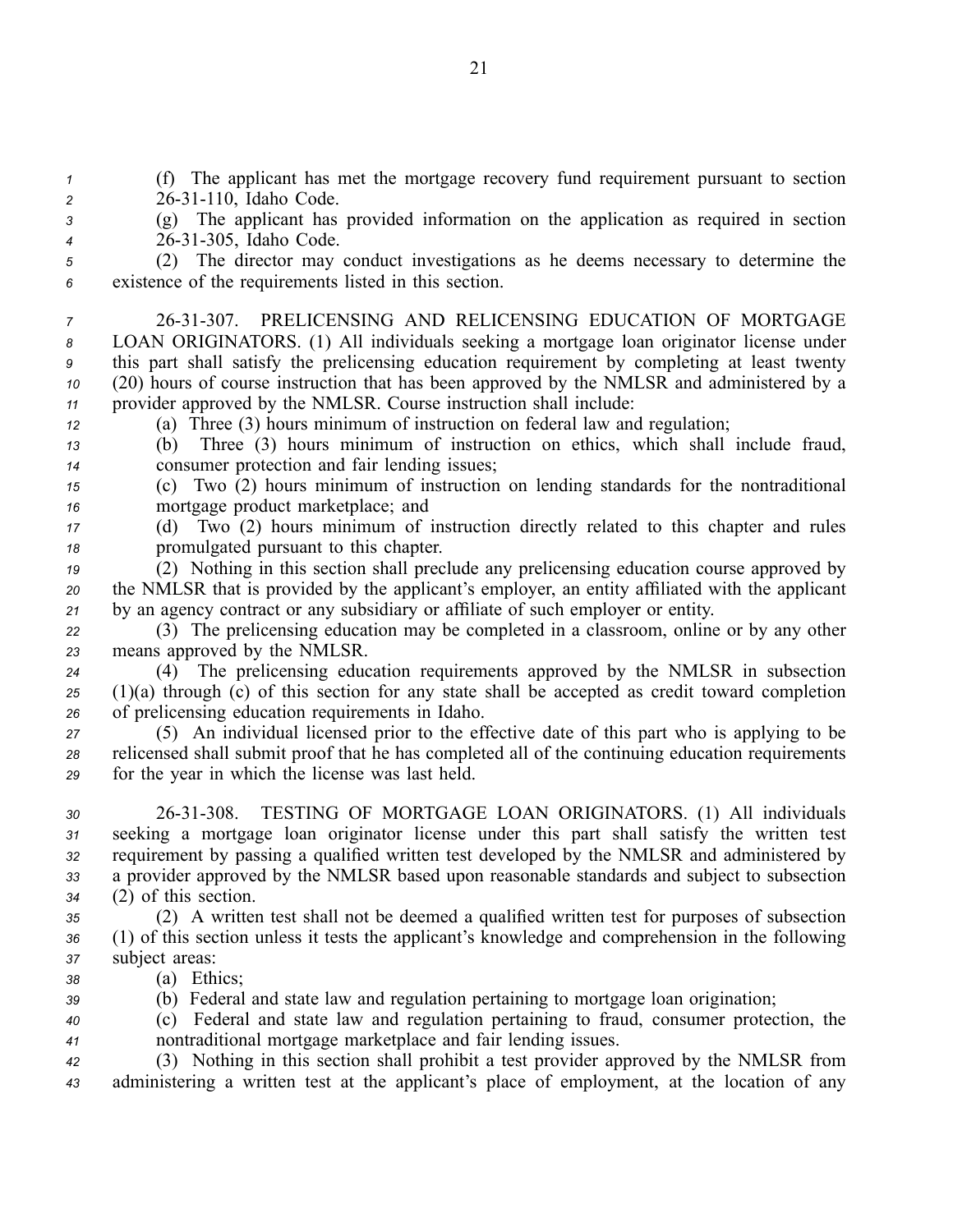*<sup>1</sup>* subsidiary or affiliate of the applicant's employer or at the location of any entity with which the *<sup>2</sup>* applicant holds an exclusive arrangemen<sup>t</sup> to conduct the business of <sup>a</sup> mortgage loan originator.

*<sup>3</sup>* (4) In order to pass <sup>a</sup> qualified written test, an individual must achieve <sup>a</sup> test score of not *4* less than seventy-five percent (75%) correct answers to questions.

 (5) An individual may retake <sup>a</sup> qualified written test three (3) times with each test occurring at least thirty (30) days after the preceding test. If an individual does not achieve <sup>a</sup> passing score on <sup>a</sup> qualified written test upon retake number three (3), then the individual shall wait at least six (6) months before retaking <sup>a</sup> written test.

 (6) A mortgage loan originator who fails to maintain <sup>a</sup> valid license under this par<sup>t</sup> for <sup>a</sup> period of five (5) years or longer shall, as <sup>a</sup> condition of obtaining <sup>a</sup> new license under this part, retake and pass <sup>a</sup> qualified written test, not taking into account any time during which such individual is <sup>a</sup> registered mortgage loan originator.

*<sup>13</sup>* 2631309. LICENSE RENEWAL REQUIREMENTS. (1) The minimum standards *<sup>14</sup>* for license renewal for mortgage loan originators licensed under this par<sup>t</sup> shall include the *<sup>15</sup>* following:

*<sup>16</sup>* (a) The mortgage loan originator continues to meet the minimum standards for license *17* issuance pursuant to section 26-31-306, Idaho Code;

*<sup>18</sup>* (b) The mortgage loan originator has satisfied the annual continuing education *19* requirements pursuant to section 26-31-310, Idaho Code; and

 (c) The mortgage loan originator has filed with the director through the NMLSR, on or before December 31 of each year, <sup>a</sup> renewal form containing such information as the director may require, accompanied by <sup>a</sup> nonrefundable annual license renewal fee of one hundred dollars (\$100).

*<sup>24</sup>* (2) If <sup>a</sup> mortgage loan originator fails to timely satisfy the provisions of subsection (1) of *<sup>25</sup>* this section, then his license shall be deemed expired. The director may adopt procedures for *<sup>26</sup>* the reinstatement of expired licenses consistent with the standards established by the NMLSR.

 2631310. CONTINUING EDUCATION FOR MORTGAGE LOAN ORIGINATORS. (1) In order to meet the annual continuing education requirements, <sup>a</sup> licensed mortgage loan originator shall complete at least eight (8) hours of education each year, which shall include:

*<sup>31</sup>* (a) Three (3) hours minimum of instruction on federal law and regulation;

- *<sup>32</sup>* (b) Two (2) hours minimum of instruction on ethics, including instruction on fraud, *<sup>33</sup>* consumer protection and fair lending issues;
- *<sup>34</sup>* (c) Two (2) hours minimum of instruction on lending standards for the nontraditional *<sup>35</sup>* mortgage product marketplace; and
- 
- *<sup>36</sup>* (d) One (1) hour minimum of instruction directly related to this chapter and rules *<sup>37</sup>* promulgated pursuan<sup>t</sup> to this chapter.
- *<sup>38</sup>* (2) All continuing education courses and course providers shall be reviewed and *<sup>39</sup>* approved by the NMLSR based upon reasonable standards.

*<sup>40</sup>* (3) Nothing in this section shall preclude any approved education course that is provided *<sup>41</sup>* by the mortgage loan originator's employer or an entity which is affiliated with the mortgage *<sup>42</sup>* loan originator by an agency contract or any subsidiary or affiliate of such employer or entity.

*<sup>43</sup>* (4) Continuing education courses may be completed either in <sup>a</sup> classroom, online or by *<sup>44</sup>* any other means approved by the NMLSR.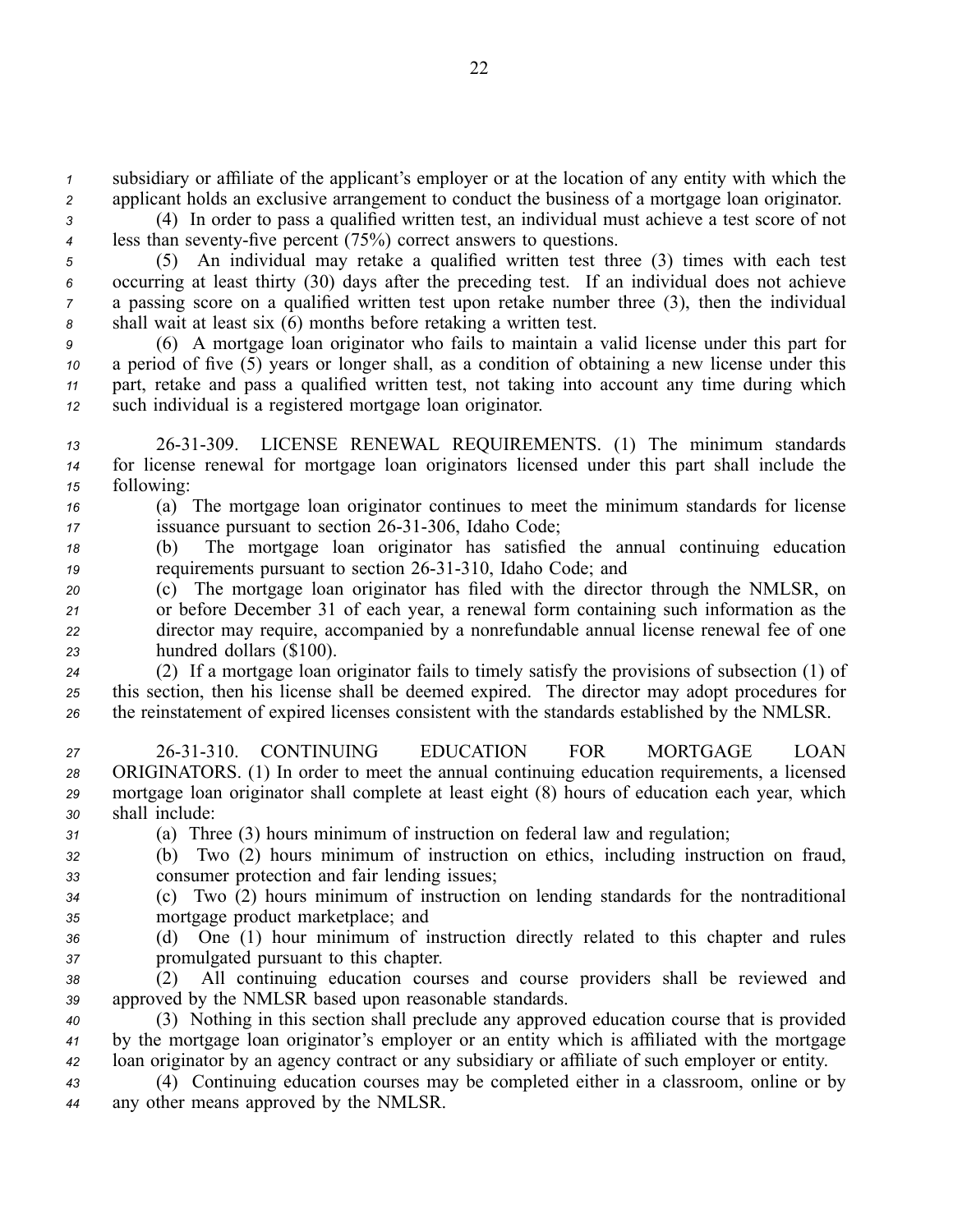(5) A licensed mortgage loan originator may only receive credit for <sup>a</sup> continuing education course in the year in which the course is taken, excep<sup>t</sup> as provided in section 2631309(2), Idaho Code, and subsection (9) of this section, and may not take the same approved course in the same or successive years in order to meet the annual continuing education requirements.

*<sup>6</sup>* (6) A licensed mortgage loan originator who is an approved instructor may receive credit *<sup>7</sup>* toward his required annual continuing education hours at the rate of two (2) hours of credit for *<sup>8</sup>* every one (1) hour of instruction of an approved continuing education course.

*<sup>9</sup>* (7) An individual having successfully completed the continuing education requirements *<sup>10</sup>* described in subsection (1)(a) through (c) of this section for any state shall be awarded credit *<sup>11</sup>* toward completion of continuing education requirements in Idaho.

*<sup>12</sup>* (8) A licensed mortgage loan originator who subsequently becomes unlicensed shall *<sup>13</sup>* complete the continuing education requirements for the last year in which the license was held *<sup>14</sup>* prior to issuance of <sup>a</sup> new or renewed license.

*<sup>15</sup>* (9) An individual meeting the requirements of section 2631309(1)(a) and (c), Idaho *<sup>16</sup>* Code, may make up any deficiency in continuing education requirements as established by rule *<sup>17</sup>* of the director.

 2631311. AUTHORITY TO REQUIRE LICENSE AND REGISTRATION. In addition to any other duties imposed upon the director by law, the director shall require mortgage loan originators to be licensed and registered through the NMLSR. In order to carry out this requirement the director is authorized to participate in the NMLSR. For this purpose, the director may establish by rule or order requirements for licensure as <sup>a</sup> mortgage loan originator, as necessary including, but not limited to:

- *<sup>24</sup>* (1) Background checks, to include:
- *<sup>25</sup>* (a) Criminal history, through fingerprint or other databases;
- *<sup>26</sup>* (b) Civil or administrative records;
- *<sup>27</sup>* (c) Credit history; and
- *<sup>28</sup>* (d) Any other information as deemed necessary by the NMLSR.
- *<sup>29</sup>* (2) The setting or resetting as necessary of renewal or reporting dates; and

*<sup>30</sup>* (3) Requirements for amending or surrendering <sup>a</sup> license or any other such activities as *<sup>31</sup>* the director deems necessary for participation in the NMLSR.

 2631312. NATIONWIDE MORTGAGE LICENSING SYSTEM AND REGISTRY INFORMATION CHALLENGE PROCESS. The director shall establish <sup>a</sup> process whereby mortgage loan originators may challenge the information entered into the NMLSR by the director.

*<sup>36</sup>* 2631313. ENFORCEMENT AUTHORITY, VIOLATIONS AND PENALTIES. (1) *<sup>37</sup>* In order to ensure the effective supervision and enforcement of this part, the director may, *<sup>38</sup>* pursuan<sup>t</sup> to chapter 52, title 67, Idaho Code:

*<sup>39</sup>* (a) Deny, suspend, revoke, condition or decline to renew <sup>a</sup> license for <sup>a</sup> violation of this *<sup>40</sup>* chapter, or rule or order issued under this chapter;

 (b) Deny, suspend, revoke, condition or decline to renew <sup>a</sup> license if an applicant or licensee under this part fails at any time to meet the requirements of section 26-31-306, Idaho Code, or section 2631309, Idaho Code, or withholds information or makes <sup>a</sup> material misstatement in an application for <sup>a</sup> license or renewal of <sup>a</sup> license;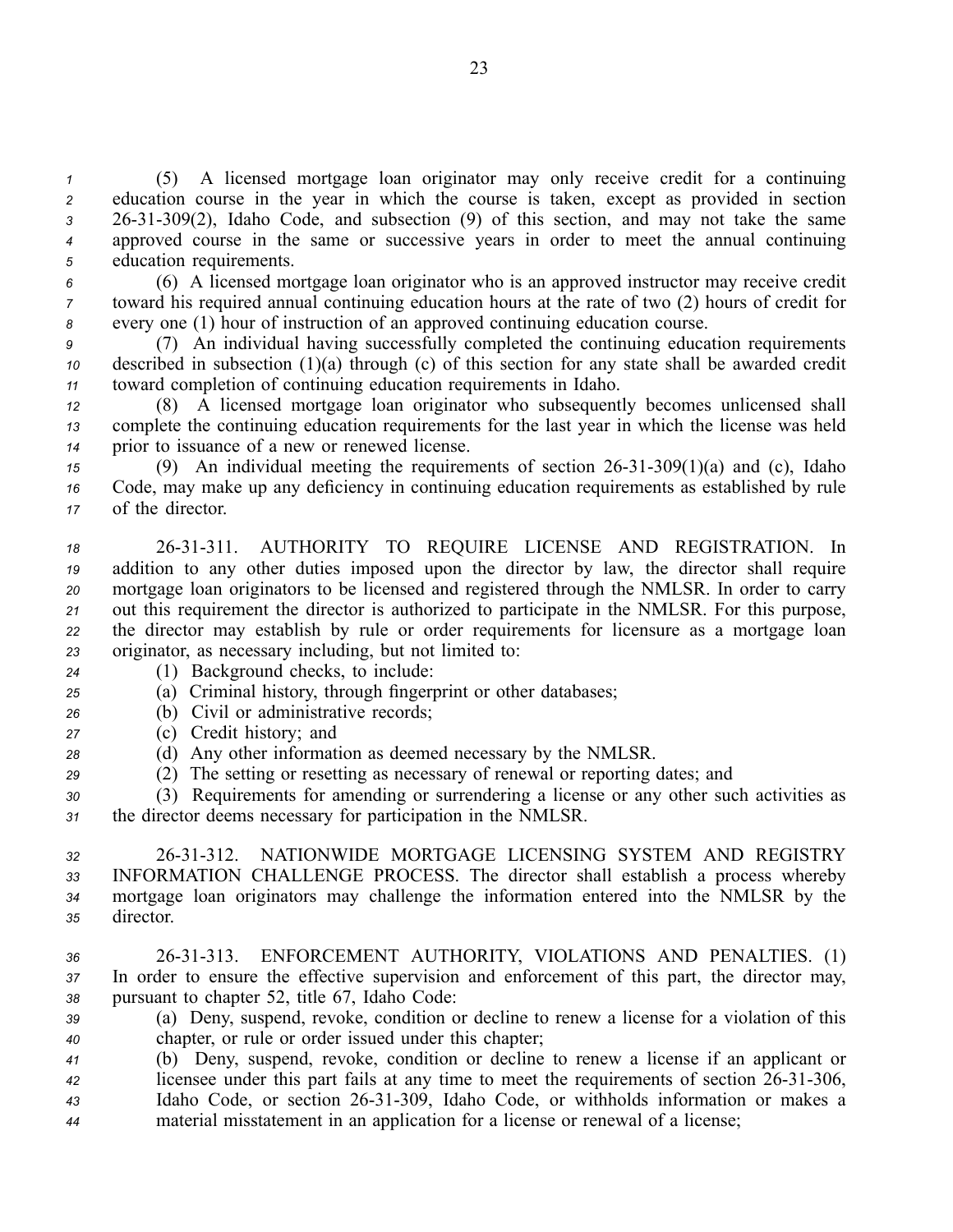*<sup>1</sup>* (c) Deny, suspend, revoke, condition or decline to renew <sup>a</sup> license if the applicant has *<sup>2</sup>* violated any state or federal law, rule or regulation pertaining to mortgage brokering, *<sup>3</sup>* mortgage lending or loan origination activities;

- *<sup>4</sup>* (d) Order restitution against persons subject to this par<sup>t</sup> for violations of this part;
- *<sup>5</sup>* (e) Impose penalties on persons subject to this par<sup>t</sup> pursuan<sup>t</sup> to subsections (2) through *<sup>6</sup>* (4) of this section; and
- *<sup>7</sup>* (f) Issue orders under this par<sup>t</sup> as follows:
- *<sup>8</sup>* (i) Order persons subject to this par<sup>t</sup> to cease and desist from conducting
- 
- 

*<sup>9</sup>* business, including immediate temporary orders to cease and desist; *<sup>10</sup>* (ii) Order persons subject to this par<sup>t</sup> to cease any harmful activities or violations

- *<sup>11</sup>* of this part, including immediate temporary orders to cease and desist;
- *<sup>12</sup>* (iii) Enter immediate temporary orders to cease business under <sup>a</sup> license or interim *<sup>13</sup>* license issued pursuan<sup>t</sup> to this part, if the director determines that such license was *<sup>14</sup>* erroneously granted or the licensee is currently in violation of this part;
- 

*<sup>15</sup>* (iv) Order such other affirmative action as the director deems necessary.

 (2) The director may impose <sup>a</sup> civil penalty upon <sup>a</sup> mortgage loan originator or other person subject to this par<sup>t</sup> if the director finds on the record, after notice and the opportunity for <sup>a</sup> hearing, that such mortgage loan originator or other person subject to this par<sup>t</sup> has violated or failed to comply with any requirement of this par<sup>t</sup> or any rule promulgated or order issued by the director under this chapter and pertinent to this part.

*<sup>21</sup>* (3) The maximum amount of penalty for each act or omission described in subsection (2) 22 of this section shall be twenty-five thousand dollars  $(\$25,000)$ .

*<sup>23</sup>* (4) Each violation of this part, or failure to comply with any rule promulgated or order *<sup>24</sup>* issued by the director under this chapter and pertinent to this part, is <sup>a</sup> separate and distinct *<sup>25</sup>* violation or failure.

 2631314. REMEDIES AVAILABLE TO THE DEPARTMENT. (1) If the director determines that <sup>a</sup> person subject to this par<sup>t</sup> has engaged in or is about to engage in any act or practice constituting <sup>a</sup> violation of any provision of the truth in lending act, the real estate settlement procedures act, regulation X, regulation Z or of this par<sup>t</sup> or any rule promulgated or order issued under this chapter and pertinent to this part, then the director may bring an action in any court of competent jurisdiction, and upon <sup>a</sup> showing of any violation, there shall be granted any or all of the following:

 (a) A writ or order restraining or enjoining, temporarily or permanently, any act or practice violating any provision of this par<sup>t</sup> or any rule promulgated or order issued under this chapter and pertinent to this part, and to enforce compliance with this par<sup>t</sup> or any rule promulgated or order issued under this chapter and pertinent to this part;

 (b) An order that the person violating any provision of this part, or <sup>a</sup> rule promulgated or order issued under this chapter and pertinent to this par<sup>t</sup> pay <sup>a</sup> civil penalty to the department in an amount not to exceed twenty-five thousand dollars (\$25,000) for each violation;

*<sup>41</sup>* (c) An order allowing the director to recover costs, which may include investigative *<sup>42</sup>* expenses and attorney's fees;

*<sup>43</sup>* (d) A declaratory judgment that <sup>a</sup> particular act, practice or method is <sup>a</sup> violation of the *<sup>44</sup>* provisions of this part;

*<sup>45</sup>* (e) Other appropriate remedies including restitution to borrowers.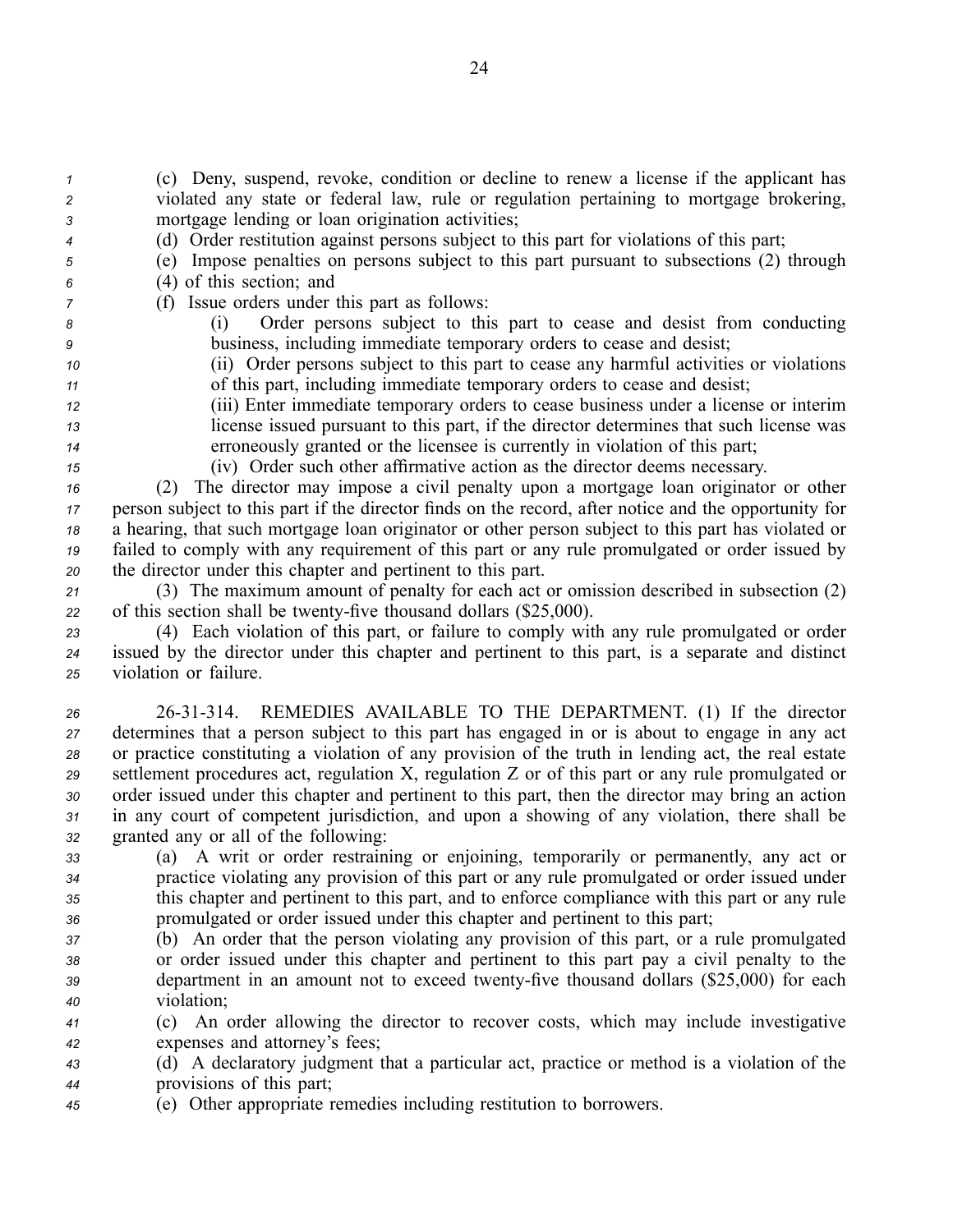(2) If the director finds that <sup>a</sup> person subject to this par<sup>t</sup> has violated, is violating, or that there is reasonable cause to believe that <sup>a</sup> person is about to violate the provisions of this part, or any rule promulgated or order issued under this chapter and pertinent to this part, the director may, in his discretion, order the person to cease and desist from the violations.

*<sup>5</sup>* 2631315. CONFIDENTIALITY. In order to promote effective regulation and reduce *<sup>6</sup>* regulatory burden through supervisory information sharing:

 (1) Except as otherwise provided in section 1512, P.L. 110-289, the requirements under any federal law or chapter 3, title 9, Idaho Code, regarding the privacy or confidentiality of any information or material provided to the NMLSR, and any privilege arising under federal or Idaho state law, including the rules of any federal or Idaho state court, with respec<sup>t</sup> to such information or material, shall continue to apply to such information or material after the information or material has been disclosed to the NMLSR. Such information and material may be shared with all state and federal regulatory officials having mortgage industry oversight authority without the loss of privilege or the loss of confidentiality protections provided by federal law or chapter 3, title 9, Idaho Code.

 (2) For these purposes, the director is authorized to enter into agreements or sharing arrangements with other governmental agencies, the conference of state bank supervisors, the American association of residential mortgage regulators or other associations representing governmental agencies as established by rule or order of the director.

*<sup>20</sup>* (3) Information or material that is subject to <sup>a</sup> privilege or confidentiality under *<sup>21</sup>* subsection (1) of this section shall not be subject to:

*<sup>22</sup>* (a) Disclosure under any federal or state law governing the disclosure to the public of *<sup>23</sup>* information held by an officer or an agency of the federal governmen<sup>t</sup> or the respective *<sup>24</sup>* state; or

 (b) Subpoena or discovery, or admission into evidence, in any private civil action or administrative process, unless with respec<sup>t</sup> to any privilege held by the NMLSR with respec<sup>t</sup> to such information or material, the person to whom such information or material pertains waives, in whole or in part, in the discretion of such person, that privilege.

 (4) Coordination with chapter 3, title 9, Idaho Code, relating to the disclosure of confidential supervisory information or any information or material described in subsection (1) of this section that is inconsistent with subsection (1) shall be superseded by the requirements of this section.

*<sup>33</sup>* (5) This section shall not apply with respec<sup>t</sup> to the information or material relating to the *<sup>34</sup>* employment history of, and publicly adjudicated disciplinary and enforcement actions against, *<sup>35</sup>* mortgage loan originators that is included in the NMLSR for access by the public.

*<sup>36</sup>* 2631316. INVESTIGATION AND EXAMINATION AUTHORITY. In addition to *<sup>37</sup>* any authority allowed under this chapter, the director shall have the authority to conduct *<sup>38</sup>* investigations and examinations as follows:

 (1) For purposes of initial licensing, license renewal, license suspension, license conditioning, license revocation or termination, or inquiry or investigation to determine compliance with this part, the director shall have the authority to access, receive and use any books, accounts, records, files, documents, information or evidence including, but not limited *43* to: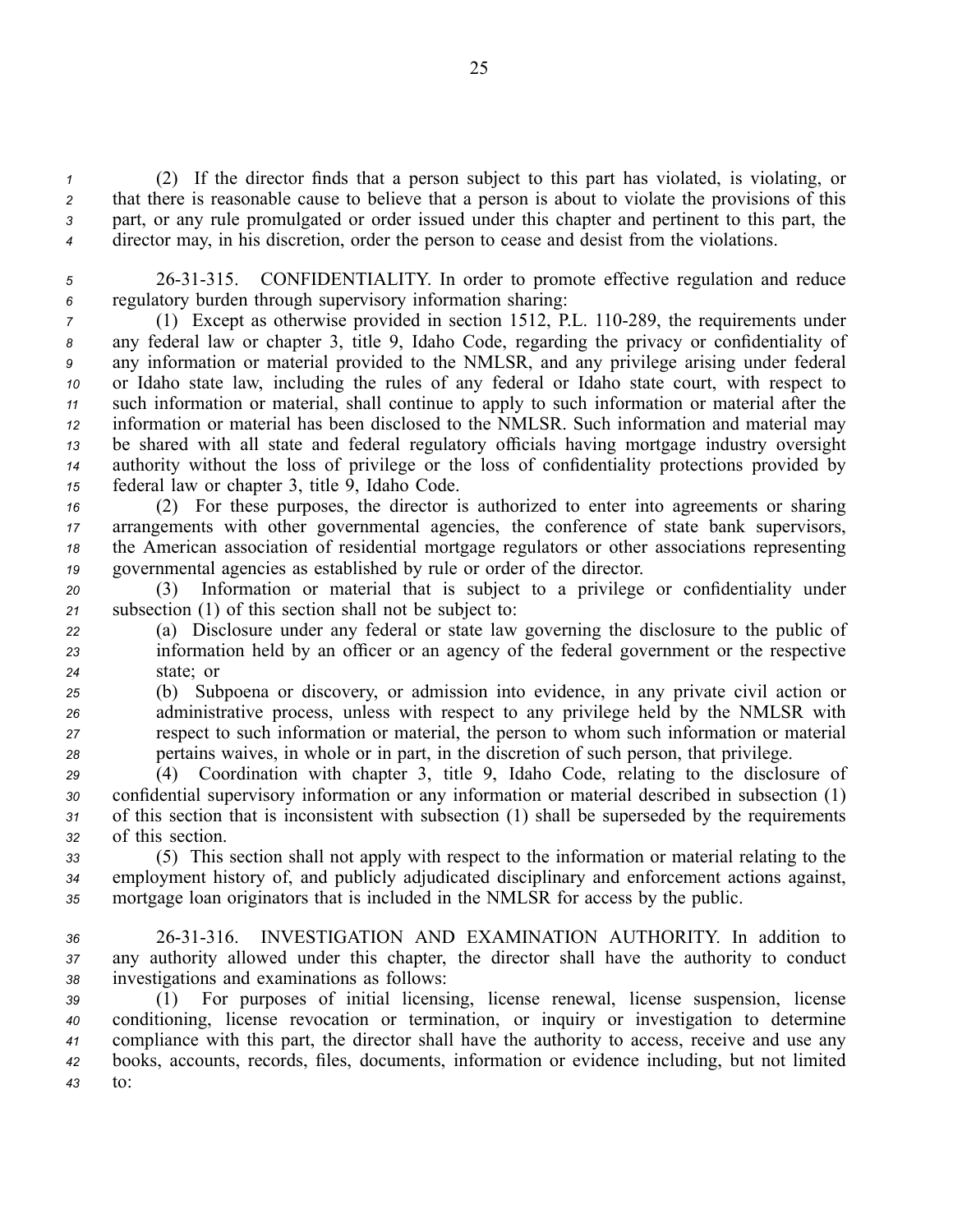*<sup>1</sup>* (a) Criminal, civil and administrative history information including nonconviction data; *<sup>2</sup>* and

*<sup>3</sup>* (b) Personal history and experience information including independent credit reports *<sup>4</sup>* obtained from <sup>a</sup> consumer reporting agency described in section 603(p) of the federal *<sup>5</sup>* fair credit reporting act; and

*<sup>6</sup>* (c) Any other documents, information or evidence the director deems relevant to the *<sup>7</sup>* inquiry or investigation, regardless of the location, possession, control or custody of such *<sup>8</sup>* documents, information or evidence.

 (2) For the purposes of investigating violations or complaints arising under this part, or for the purposes of examination, the director may review, investigate or examine any licensee, individual or person subject to this part, as often as necessary in order to carry out the purposes of this part. The director may subpoena or order the attendance of and examine under oath all persons whose testimony may be required about the loans or the business or subject matter of any such examination or investigation, and may subpoena or order such person to produce books, accounts, records, files and any other documents the director deems relevant to the *<sup>16</sup>* inquiry.

 (3) Each licensee, individual or other person subject to this par<sup>t</sup> shall make available to the director upon reques<sup>t</sup> the books and records relating to the operations of such licensee, individual or other person subject to this part. The director may interview the licensee's employer, its employees and agents, its independent contractors, its officers and principals, other mortgage loan originators, agents and customers of the licensee, individual or other person subject to this part. For the purposes of this section, the director shall have free access to the books and records of such persons.

*<sup>24</sup>* (4) Each licensee, individual or other person subject to this par<sup>t</sup> shall make or compile *<sup>25</sup>* reports or prepare other information as directed by the director in order to carry out the *<sup>26</sup>* purposes of this par<sup>t</sup> including, but not limited to:

- *<sup>27</sup>* (a) Accounting compilations;
- *<sup>28</sup>* (b) Information lists and data concerning loan transactions in <sup>a</sup> format prescribed by the *<sup>29</sup>* director; and
- 

*<sup>30</sup>* (c) Such other information deemed necessary to carry out the purposes of this part.

 (5) In making any examination or investigation authorized by this part, the director may control access to any documents and records of the licensee or other person under examination or investigation. The director may take possession of the documents and records or place <sup>a</sup> person in exclusive charge of the documents and records in the place where they are usually kept. During the period of control, no individual or person shall remove or attempt to remove any of the documents and records excep<sup>t</sup> pursuan<sup>t</sup> to <sup>a</sup> court order or with the consent of the director. Unless the director has reasonable grounds to believe the documents or records of the licensee or other person have been, or are at risk of being altered or destroyed for the purpose of concealing <sup>a</sup> violation of this chapter, the licensee or owner of the documents and records shall have access to the documents and records as necessary to conduct its ordinary business *<sup>41</sup>* affairs.

*<sup>42</sup>* (6) In order to carry out the purposes of this section, the director may:

*<sup>43</sup>* (a) Retain attorneys, accountants or other professionals and specialists as examiners, *<sup>44</sup>* auditors or investigators to conduct or assist in the conduct of examinations or *<sup>45</sup>* investigations;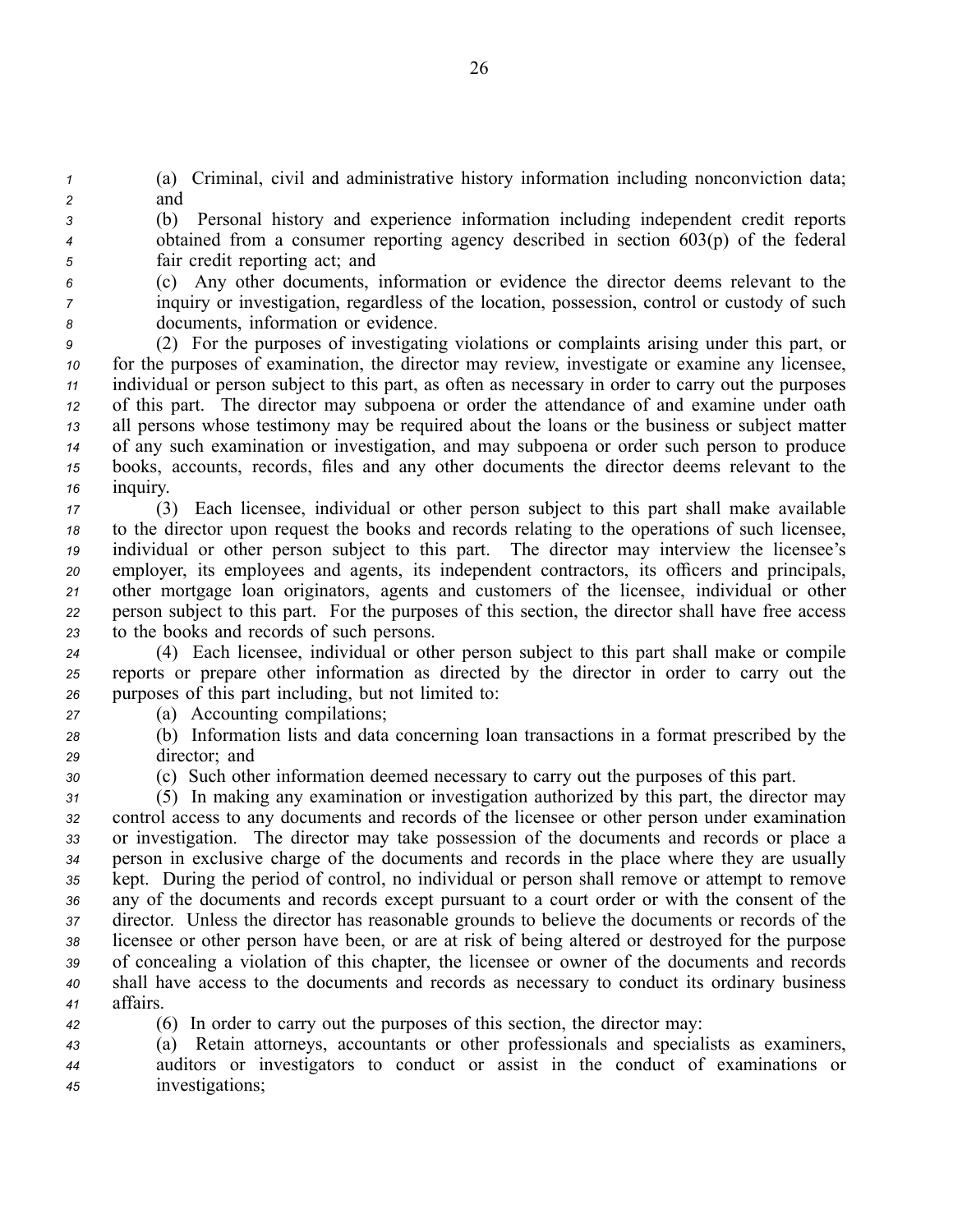(b) Enter into agreements or relationships with other governmen<sup>t</sup> officials or regulatory associations in order to improve efficiencies and reduce regulatory burden by sharing resources, standardized or uniform methods or procedures, and documents, records, information or evidence obtained under this section;

- *<sup>5</sup>* (c) Use, hire, contract or employ public or privately available analytical systems, *<sup>6</sup>* methods or software to examine or investigate the licensee, individual or other person *<sup>7</sup>* subject to this part;
- *<sup>8</sup>* (d) Accept and rely on examination or investigation reports made by other governmen<sup>t</sup> *<sup>9</sup>* officials, including those inside and outside the state of Idaho; and
- *<sup>10</sup>* (e) Accept and rely upon audit reports made by an independent certified public *<sup>11</sup>* accountant for the licensee, individual or other person subject to this part. The director *<sup>12</sup>* may incorporate the audit repor<sup>t</sup> in the examination report, investigation repor<sup>t</sup> or other *<sup>13</sup>* writing of the director.
- *<sup>14</sup>* (7) The authority of this section shall remain in effect, whether such <sup>a</sup> licensee, *<sup>15</sup>* individual or other person subject to this par<sup>t</sup> acts or claims to act under any licensing or *<sup>16</sup>* registration law of this state, or claims to act without such authority.
- *<sup>17</sup>* (8) No licensee, individual or other person subject to investigation or examination under *<sup>18</sup>* this section may knowingly withhold, abstract, remove, mutilate, destroy or secrete any books, *<sup>19</sup>* records, computer records or other information requested by the director.
- *<sup>20</sup>* 2631317. PROHIBITED ACTS AND PRACTICES. It is <sup>a</sup> violation of this par<sup>t</sup> for <sup>a</sup> *<sup>21</sup>* person or individual subject to this part, in connection with mortgage loan origination activity *<sup>22</sup>* in this state, to:
- *<sup>23</sup>* (1) Directly or indirectly employ any scheme, device or artifice to defraud or mislead *<sup>24</sup>* borrowers or lenders or to defraud any person;

- *<sup>25</sup>* (2) Engage in any unfair or deceptive practice;
- *<sup>26</sup>* (3) Obtain property by fraud or misrepresentation;
- *<sup>27</sup>* (4) Solicit or enter into <sup>a</sup> contract with <sup>a</sup> borrower that provides that the person or *<sup>28</sup>* individual subject to this par<sup>t</sup> may earn <sup>a</sup> fee or commission through "best efforts" to obtain <sup>a</sup> *<sup>29</sup>* loan, even though no loan is actually obtained for the borrower;
- *<sup>30</sup>* (5) Solicit, advertise or enter into <sup>a</sup> contract for specific interest rates, points or other *<sup>31</sup>* financing terms, unless the terms are actually available at the time of soliciting, advertising or *<sup>32</sup>* contracting;
- *<sup>33</sup>* (6) Conduct any business covered by this par<sup>t</sup> without holding <sup>a</sup> valid license as required *<sup>34</sup>* under this part, or assist or aid and abet any person in the conduct of business under this par<sup>t</sup> *<sup>35</sup>* who does not hold <sup>a</sup> valid license as required under this part;
- *<sup>36</sup>* (7) Fail to make disclosures as required by this par<sup>t</sup> or any other applicable state or *<sup>37</sup>* federal law including rules or regulations promulgated thereunder;
- *<sup>38</sup>* (8) Fail to comply with provisions of this par<sup>t</sup> or rules promulgated under this part, *<sup>39</sup>* or fail to comply with any other state or federal law, including the rules and regulations *<sup>40</sup>* promulgated thereunder, applicable to any business authorized or conducted under this part;
- *<sup>41</sup>* (9) Make any false or deceptive statement or representation, including <sup>a</sup> false or *<sup>42</sup>* deceptive statement or representation concerning rates, points or other financing terms or *<sup>43</sup>* conditions for <sup>a</sup> residential mortgage loan, or engage in bait and switch advertising;
- *<sup>44</sup>* (10) Negligently make any false statement or knowingly and willfully omit <sup>a</sup> material fact *<sup>45</sup>* in connection with any information or reports filed with <sup>a</sup> governmen<sup>t</sup> agency or the NMLSR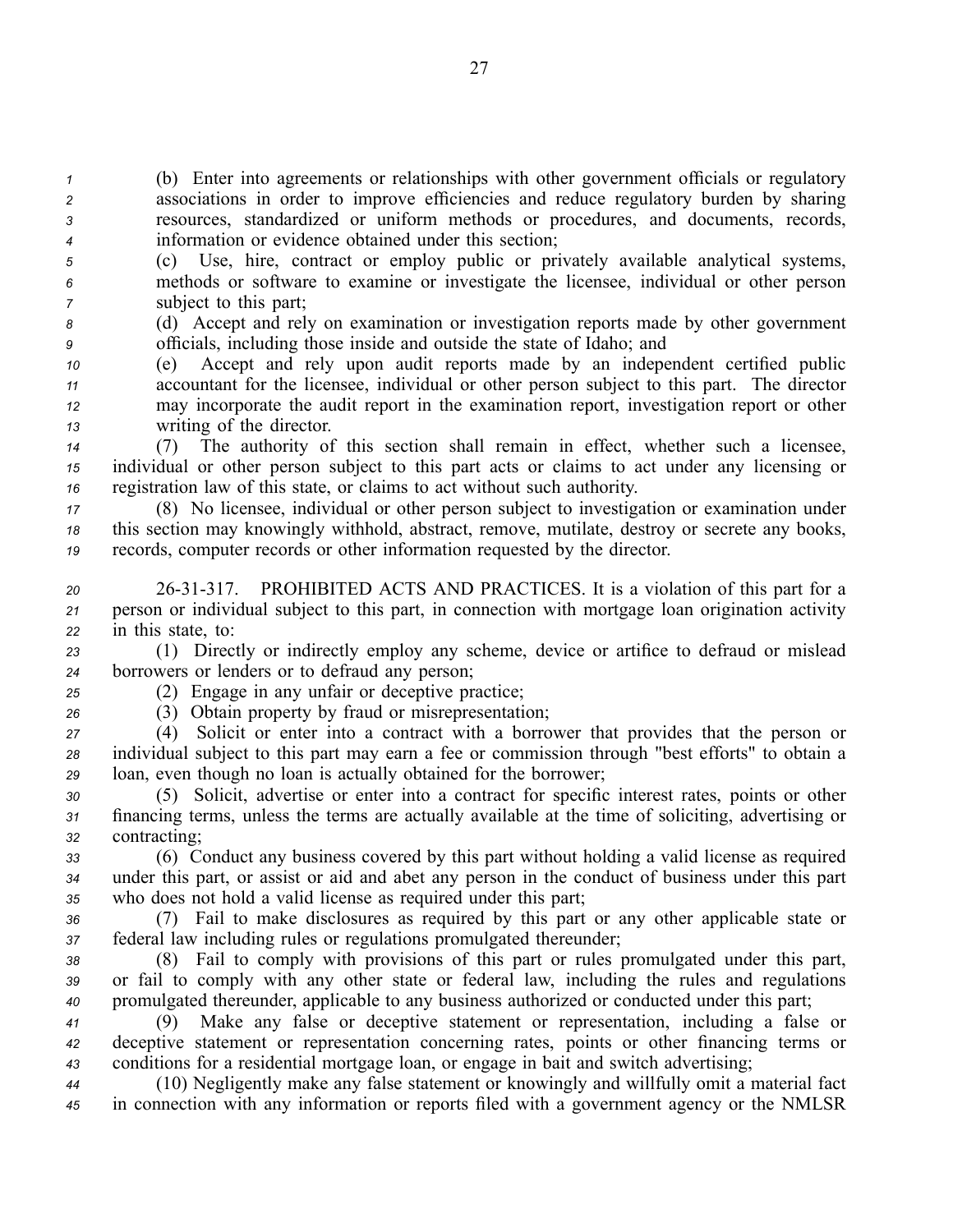*<sup>1</sup>* or in connection with any investigation conducted by the director or another governmental *<sup>2</sup>* agency;

 (11) Make any payment, threat or promise, directly or indirectly, to any person for the purpose of influencing the independent judgment of the person in connection with <sup>a</sup> residential mortgage loan, or make any payment, threat or promise, directly or indirectly, to any appraiser of <sup>a</sup> property, for the purpose of influencing the independent judgment of the appraiser with *z* respect to the value of the property;

*<sup>8</sup>* (12) Collect, charge, attempt to collect or charge, or use or propose any agreemen<sup>t</sup> *<sup>9</sup>* purporting to collect or charge any fee prohibited by this part;

*<sup>10</sup>* (13) Cause or require <sup>a</sup> borrower to obtain property insurance coverage in an amount that *<sup>11</sup>* exceeds the replacement cost of the improvements as established by the property insurer;

*<sup>12</sup>* (14) Fail to truthfully account for moneys belonging to <sup>a</sup> party to <sup>a</sup> residential mortgage *<sup>13</sup>* loan transaction;

*<sup>14</sup>* (15) Be employed simultaneously by more than one (1) mortgage broker or mortgage *<sup>15</sup>* lender licensed or required to be licensed under par<sup>t</sup> 2 of this chapter;

*<sup>16</sup>* (16) Enter into concurrent contractual relationships for delivery of mortgage loan *<sup>17</sup>* origination services to more than one (1) mortgage broker or mortgage lender licensed or *<sup>18</sup>* required to be licensed under par<sup>t</sup> 2 of this chapter;

*<sup>19</sup>* (17) Obtain any exclusive dealing or exclusive agency agreemen<sup>t</sup> from any borrower;

*<sup>20</sup>* (18) Delay closing of any residential mortgage loan for the purpose of increasing interest, *<sup>21</sup>* costs, fees or charges payable by the borrower;

*<sup>22</sup>* (19) Accept any fees at closing which were not previously disclosed fully to the borrower; *<sup>23</sup>* (20) Obtain any agreemen<sup>t</sup> or instrument in which blanks are left to be filled in after

*<sup>24</sup>* signing by <sup>a</sup> borrower; or *<sup>25</sup>* (21) Enter into any agreement, with or without the paymen<sup>t</sup> of <sup>a</sup> fee, to fix in advance <sup>a</sup> *<sup>26</sup>* particular interest rate or other term in <sup>a</sup> residential mortgage loan unless written confirmation

*<sup>27</sup>* of the agreemen<sup>t</sup> is delivered to the borrower as required by rule pursuan<sup>t</sup> to this chapter.

 2631318. UNLAWFUL ACTS. Any person, not exemp<sup>t</sup> under the provisions of this part, who engages in mortgage loan origination activities without first obtaining <sup>a</sup> mortgage loan originator license or without first registering as <sup>a</sup> mortgage loan originator in accordance with the requirements of this part, shall be guilty of <sup>a</sup> felony.

 2631319. NONFEDERALLY INSURED CREDIT UNIONS. Nonfederally insured 33 credit unions which employ loan originators, as defined in P.L. 110-289, shall register such loan originators with the NMLSR by furnishing the information concerning the loan originators' identities set forth in section  $1507(a)(2)$ , P.L.  $110-289$ .

 2631320. UNIQUE IDENTIFIER DISCLOSURE. The unique identifier of any person engaged in the origination of <sup>a</sup> residential mortgage loan shall be clearly displayed on all residential mortgage loan application forms, solicitations or advertisements, including business cards and websites, and any other document required by rule promulgated under this chapter or order issued by the director under this chapter and pertinent to this part.

*<sup>41</sup>* 2631321. SEVERABILITY. The provisions of this act are hereby declared to be *<sup>42</sup>* severable and if any provision of this act or the application of such provision to any person or